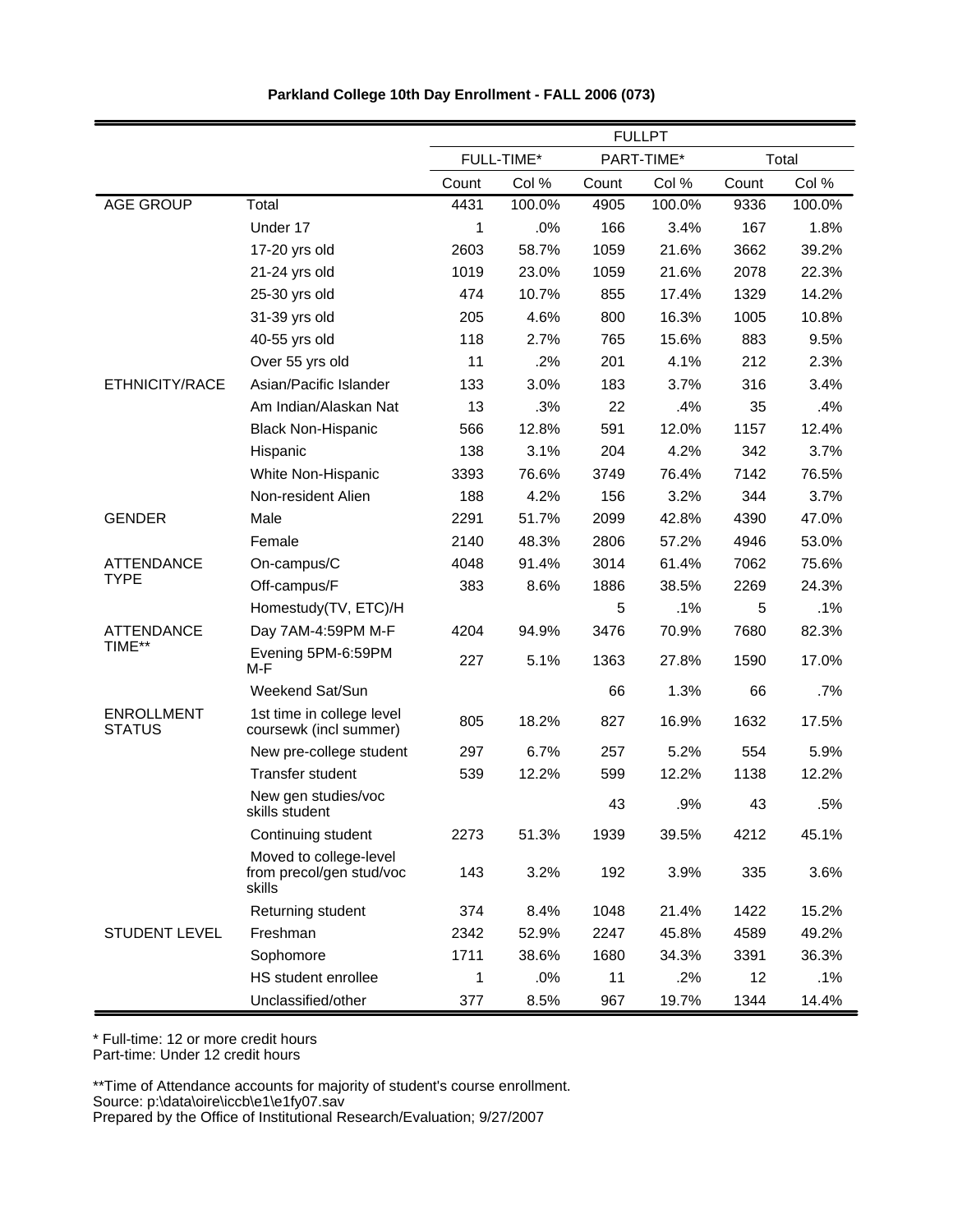|                                       |                                                              |       |            |       | <b>FULLPT</b> |       |        |
|---------------------------------------|--------------------------------------------------------------|-------|------------|-------|---------------|-------|--------|
|                                       |                                                              |       | FULL-TIME* |       | PART-TIME*    |       | Total  |
|                                       |                                                              | Count | Col %      | Count | Col %         | Count | Col %  |
| <b>RESIDENCY</b>                      | In-district                                                  | 3151  | 71.1%      | 3780  | 77.1%         | 6931  | 74.2%  |
|                                       | Out-of-district                                              | 1053  | 23.8%      | 957   | 19.5%         | 2010  | 21.5%  |
|                                       | Out-of-stat                                                  | 50    | 1.1%       | 35    | .7%           | 85    | .9%    |
|                                       | <b>Foreign Country</b>                                       | 177   | 4.0%       | 133   | 2.7%          | 310   | 3.3%   |
| <b>STUDENT</b>                        | Prepare for transfer                                         | 208   | 4.7%       | 464   | 9.5%          | 672   | 7.2%   |
| <b>INTENT</b>                         | Improve skills for present<br>job                            | 11    | .2%        | 126   | 2.6%          | 137   | 1.5%   |
|                                       | Prepare for job<br>immediately after com<br>college          | 130   | 2.9%       | 497   | 10.1%         | 627   | 6.7%   |
|                                       | Prepare for GED/improve<br>basic ac skills                   | 8     | .2%        | 32    | .7%           | 40    | .4%    |
|                                       | Personal interest - not<br>career oriented                   | 25    | .6%        | 135   | 2.8%          | 160   | 1.7%   |
|                                       | Other or unknown                                             | 4049  | 91.4%      | 3651  | 74.4%         | 7700  | 82.5%  |
| <b>ENROLLMENT</b><br><b>OBJECTIVE</b> | Complete one or several<br>courses                           | 502   | 11.3%      | 2623  | 53.5%         | 3125  | 33.5%  |
|                                       | Complete a Certificate                                       | 79    | 1.8%       | 202   | 4.1%          | 281   | 3.0%   |
|                                       | Complete Assoc degree                                        | 3850  | 86.9%      | 2080  | 42.4%         | 5930  | 63.5%  |
| <b>TRANSFER</b>                       | NOT planning transfer                                        | 4195  | 94.7%      | 4296  | 87.6%         | 8491  | 90.9%  |
| <b>PLANS</b>                          | YES, planning transfer                                       | 236   | 5.3%       | 609   | 12.4%         | 845   | 9.1%   |
| <b>JTPA</b>                           | All other                                                    | 4431  | 100.0%     | 4905  | 100.0%        | 9336  | 100.0% |
| <b>HIGHEST DEG</b>                    | Assoc Deg/A                                                  | 27    | .6%        | 138   | 2.8%          | 165   | 1.8%   |
| <b>EARNED</b>                         | Bachelor Deg/B                                               | 32    | .7%        | 311   | 6.3%          | 343   | 3.7%   |
|                                       | Certificate/C                                                | 26    | .6%        | 79    | 1.6%          | 105   | 1.1%   |
|                                       | Doctoral/D                                                   | 1     | .0%        | 24    | .5%           | 25    | .3%    |
|                                       | GED/G                                                        | 72    | 1.6%       | 130   | 2.7%          | 202   | 2.2%   |
|                                       | High School Dip/H                                            | 3581  | 80.8%      | 2439  | 49.7%         | 6020  | 64.5%  |
|                                       | Master Deg/M                                                 | 7     | .2%        | 96    | 2.0%          | 103   | 1.1%   |
|                                       | None/N                                                       | 19    | .4%        | 141   | 2.9%          | 160   | 1.7%   |
|                                       | Other/O                                                      | 75    | 1.7%       | 97    | 2.0%          | 172   | 1.8%   |
|                                       | First Prof (Dental,<br>Law,etc)/P                            |       |            | $\,6$ | .1%           | $\,6$ | .1%    |
|                                       | Passed one college-level<br>course but did not<br>graduate/S | 330   | 7.4%       | 294   | 6.0%          | 624   | 6.7%   |
|                                       | Unknown/U                                                    | 261   | 5.9%       | 1150  | 23.4%         | 1411  | 15.1%  |
|                                       | Total                                                        | 4431  | 100.0%     | 4905  | 100.0%        | 9336  | 100.0% |

\* Full-time: 12 or more credit hours

Part-time: Under 12 credit hours

\*\*Time of Attendance accounts for majority of student's course enrollment.

Source: p:\data\oire\iccb\e1\e1fy07.sav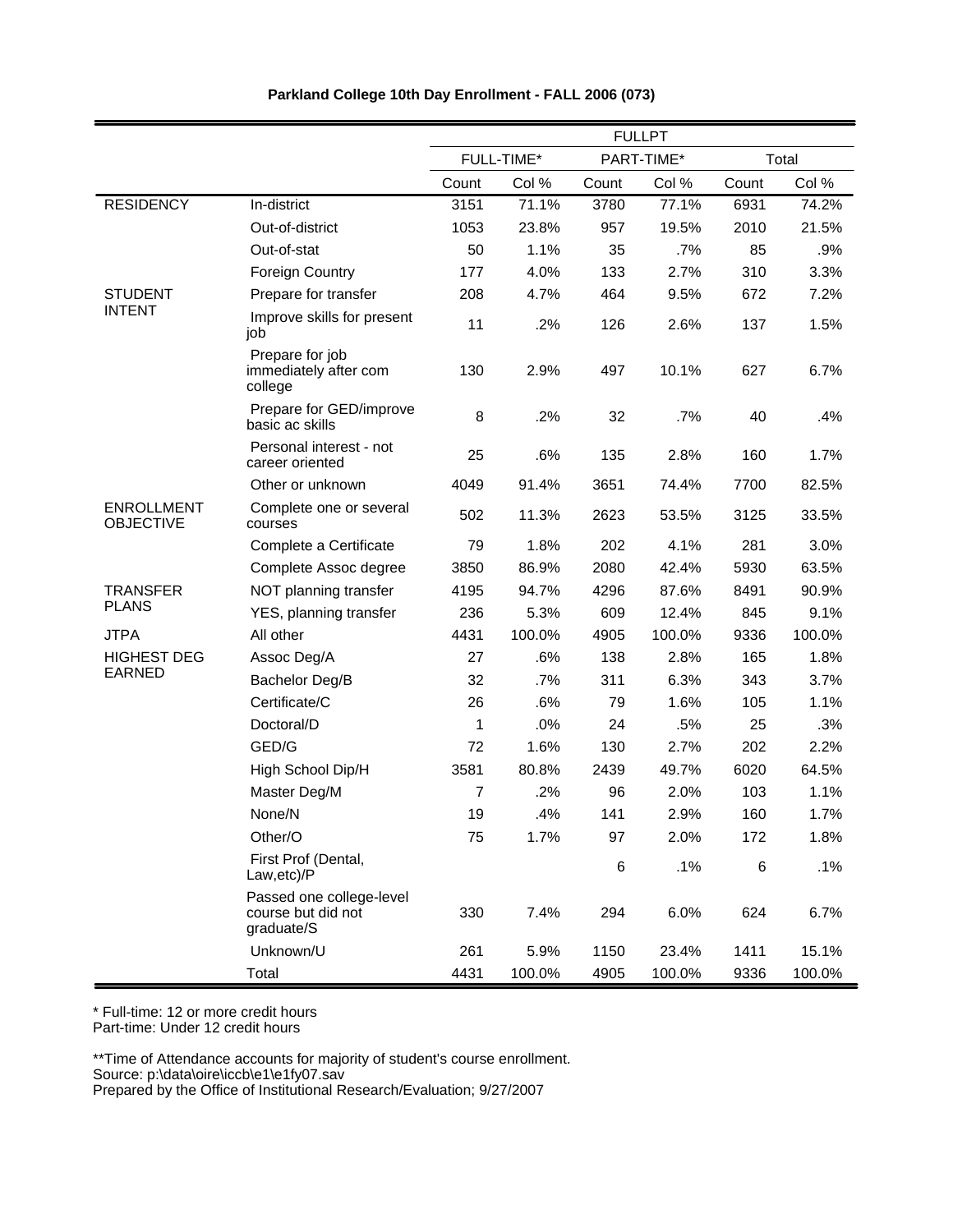|                                 |                            | <b>FULLPT</b>     |        |            |        |       |        |
|---------------------------------|----------------------------|-------------------|--------|------------|--------|-------|--------|
|                                 |                            | <b>FULL-TIME*</b> |        | PART-TIME* |        |       | Total  |
|                                 |                            | Count             | Col %  | Count      | Col %  | Count | Col %  |
| <b>ATHLETIC</b>                 | Total                      | 4431              | 100.0% | 4905       | 100.0% | 9336  | 100.0% |
| <b>AID</b>                      | No Financial Assistance    | 4256              | 96.1%  | 4903       | 100.0% | 9159  | 98.1%  |
|                                 | <b>Scholarship Athlete</b> | 175               | 3.9%   | 2          | $.0\%$ | 177   | 1.9%   |
| <b>SPORT</b>                    | Not a Scholarship Athlete  | 4256              | 96.1%  | 4903       | 100.0% | 9159  | 98.1%  |
| <b>W/ATHLETIC</b><br><b>AID</b> | <b>Basketball</b>          | 28                | .6%    |            |        | 28    | .3%    |
|                                 | Baseball (not soft)        | 34                | .8%    |            |        | 34    | .4%    |
|                                 | All other sports           | 113               | 2.6%   | 2          | .0%    | 115   | 1.2%   |
|                                 | Total                      | 4431              | 100.0% | 4905       | 100.0% | 9336  | 100.0% |

\*\*Time of Attendance accounts for majority of student's course enrollment. Source: p:\data\oire\iccb\e1\e1fy07.sav Prepared by the Office of Institutional Research/Evaluation; 9/27/2007

# **Parkland College 10th Day Enrollment - FALL 2006 (073)**

|               |               |                |                   |                | <b>FULLPT</b> |                |        |
|---------------|---------------|----------------|-------------------|----------------|---------------|----------------|--------|
|               |               |                | <b>FULL-TIME*</b> |                | PART-TIME*    |                | Total  |
|               |               | Count          | Col %             | Count          | Col %         | Count          | Col %  |
|               | Adams         | 5              | .1%               |                |               | 5              | .1%    |
| <b>COUNTY</b> | <b>Bond</b>   | $\mathbf{3}$   | .1%               |                |               | 3              | .0%    |
|               | Boone         | 1              | .0%               | 1              | .0%           | $\overline{2}$ | .0%    |
|               | <b>Brown</b>  |                |                   | 1              | .0%           | 1              | .0%    |
|               | <b>Bureau</b> | 8              | .2%               | 1              | .0%           | 9              | .1%    |
|               | Calhoun       | 1              | .0%               | 1              | .0%           | $\overline{2}$ | .0%    |
|               | Carroll       | 1              | .0%               |                |               | 1              | .0%    |
|               | Cass          | 3              | .1%               |                |               | 3              | .0%    |
|               | Champaign     | 2367           | 53.4%             | 3067           | 62.5%         | 5434           | 58.2%  |
|               | Christian     | 8              | .2%               | 7              | .1%           | 15             | .2%    |
|               | Clark         | $\overline{2}$ | .0%               | 1              | .0%           | 3              | $.0\%$ |
|               | Clay          | 1              | .0%               | 1              | .0%           | $\overline{2}$ | .0%    |
|               | Clinton       | 1              | .0%               | 1              | .0%           | $\overline{2}$ | .0%    |
|               | Coles         | 12             | .3%               | 27             | .6%           | 39             | .4%    |
|               | Cook          | 307            | 6.9%              | 372            | 7.6%          | 679            | 7.3%   |
|               | Crawford      | 3              | .1%               | 4              | .1%           | $\overline{7}$ | .1%    |
|               | Cumberland    | 1              | .0%               | $\overline{2}$ | .0%           | 3              | .0%    |
|               | De Kalb       | 5              | .1%               | $\overline{2}$ | .0%           | $\overline{7}$ | .1%    |
|               | De Witt       | 56             | 1.3%              | 53             | 1.1%          | 109            | 1.2%   |
|               | Douglas       | 200            | 4.5%              | 148            | 3.0%          | 348            | 3.7%   |

\* Full-time: 12 or more credit hours

Part-time: Under 12 credit hours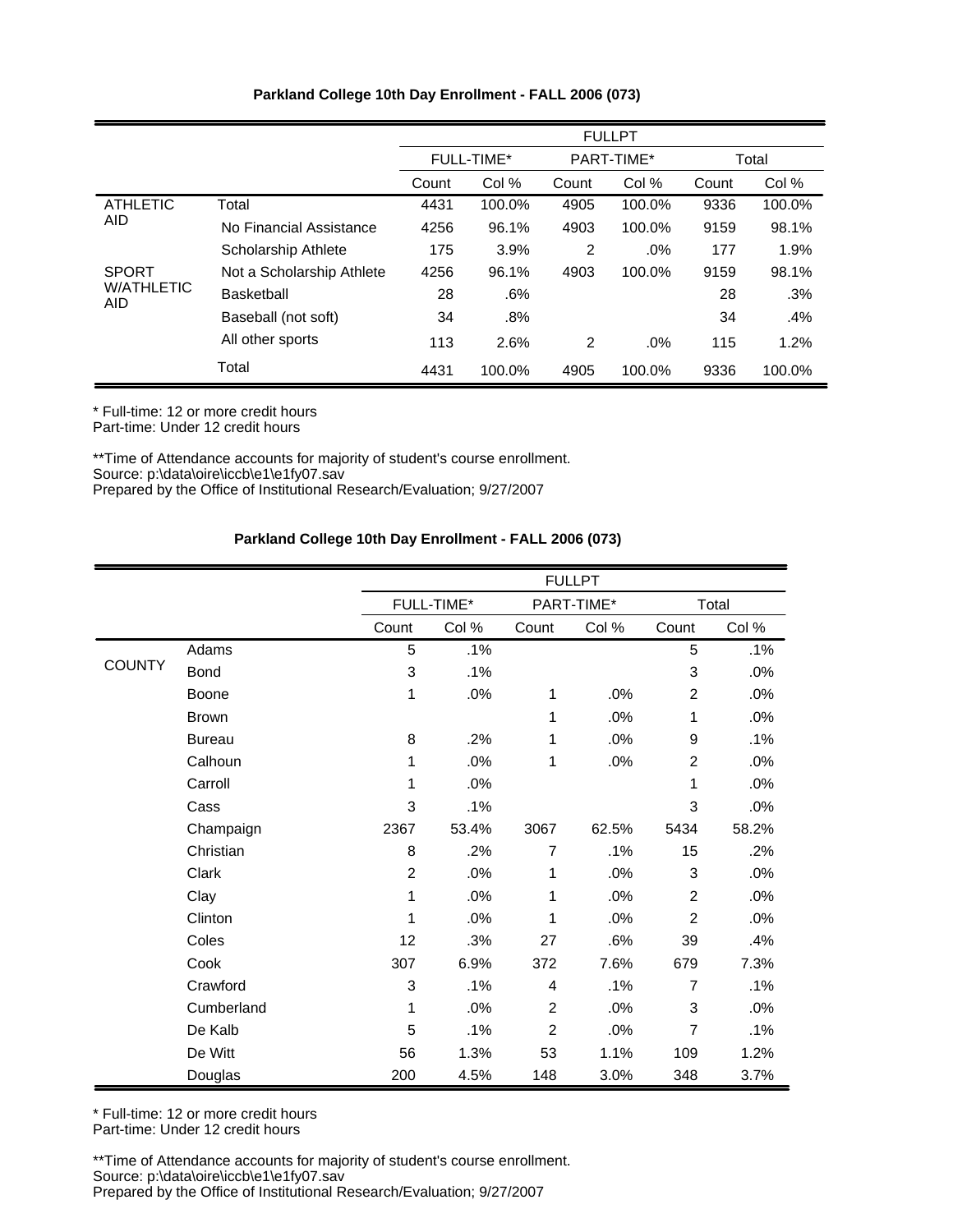|               |                |                         | <b>FULLPT</b> |                  |            |                           |       |
|---------------|----------------|-------------------------|---------------|------------------|------------|---------------------------|-------|
|               |                |                         | FULL-TIME*    |                  | PART-TIME* |                           | Total |
|               |                | Count                   | Col %         | Count            | Col %      | Count                     | Col % |
|               | Du Page        | 46                      | 1.0%          | 34               | .7%        | 80                        | .9%   |
| <b>COUNTY</b> | Edgar          | 17                      | .4%           | 17               | .3%        | 34                        | .4%   |
|               | Edwards        | $\overline{c}$          | .0%           | $\mathbf 1$      | .0%        | 3                         | .0%   |
|               | Effingham      | 13                      | .3%           | $\boldsymbol{9}$ | .2%        | 22                        | .2%   |
|               | Fayette        | $\overline{c}$          | .0%           | 3                | .1%        | 5                         | .1%   |
|               | Ford           | 148                     | 3.3%          | 163              | 3.3%       | 311                       | 3.3%  |
|               | Franklin       |                         |               | $\mathbf{1}$     | .0%        | $\mathbf{1}$              | .0%   |
|               | Fulton         |                         |               | $\mathbf 1$      | .0%        | $\mathbf 1$               | .0%   |
|               | Greene         |                         |               | $\overline{2}$   | .0%        | $\overline{2}$            | .0%   |
|               | Grundy         | 3                       | .1%           | 4                | .1%        | $\overline{7}$            | .1%   |
|               | Hamilton       |                         |               | $\mathbf{1}$     | .0%        | $\mathbf{1}$              | .0%   |
|               | Hancock        | 3                       | .1%           | $\overline{2}$   | .0%        | 5                         | .1%   |
|               | Henderson      |                         |               | $\mathbf{1}$     | .0%        | $\mathbf{1}$              | .0%   |
|               | Henry          | 8                       | .2%           | 4                | .1%        | 12                        | .1%   |
|               | Iroquois       | 118                     | 2.7%          | 74               | 1.5%       | 192                       | 2.1%  |
|               | Jackson        | $\mathbf 2$             | .0%           | 3                | .1%        | 5                         | .1%   |
|               | Jasper         | 3                       | .1%           |                  |            | $\ensuremath{\mathsf{3}}$ | .0%   |
|               | Jefferson      | $\mathbf 2$             | .0%           | $\overline{2}$   | .0%        | $\overline{4}$            | .0%   |
|               | Jersey         |                         |               | $\mathbf{1}$     | .0%        | $\mathbf{1}$              | .0%   |
|               | Johnson        |                         |               | $\mathbf{1}$     | .0%        | $\mathbf{1}$              | .0%   |
|               | Kane           | 21                      | .5%           | 22               | .4%        | 43                        | .5%   |
|               | Kankakee       | 17                      | .4%           | 11               | .2%        | 28                        | .3%   |
|               | Kendall        | 1                       | .0%           | 6                | .1%        | $\overline{7}$            | .1%   |
|               | Knox           | $\overline{c}$          | .0%           | $\mathbf{1}$     | .0%        | $\ensuremath{\mathsf{3}}$ | .0%   |
|               | Lake           | 48                      | 1.1%          | 31               | .6%        | 79                        | .8%   |
|               | La Salle       | 16                      | .4%           | 11               | .2%        | 27                        | .3%   |
|               | Lawrence       | $\mathbf 2$             | .0%           | $\overline{c}$   | .0%        | $\overline{\mathbf{4}}$   | .0%   |
|               | Lee            | $\mathbf 1$             | .0%           |                  |            | $\mathbf{1}$              | .0%   |
|               | Livingston     | 103                     | 2.3%          | 30               | .6%        | 133                       | 1.4%  |
|               | Logan          | $\overline{7}$          | .2%           | $\overline{4}$   | .1%        | 11                        | .1%   |
|               | McDonough      | $\overline{\mathbf{4}}$ | .1%           | $\overline{2}$   | .0%        | 6                         | .1%   |
|               | <b>McHenry</b> | 15                      | .3%           | 11               | .2%        | 26                        | .3%   |
|               | McLean         | 125                     | 2.8%          | 112              | 2.3%       | 237                       | 2.5%  |
|               | Macon          | 28                      | .6%           | 43               | .9%        | 71                        | .8%   |
|               | Macoupin       | $\mathbf{1}$            | .0%           | 3                | .1%        | $\overline{4}$            | .0%   |
|               | Madison        | 16                      | .4%           | 22               | .4%        | 38                        | .4%   |
|               | Marion         | 8                       | .2%           | $\overline{a}$   | .0%        | $10$                      | .1%   |
|               | Marshall       |                         |               | 3                | .1%        | 3                         | .0%   |
|               | Mason          | 5                       | .1%           | 3                | .1%        | 8                         | .1%   |
|               | Menard         |                         |               | 3                | .1%        | 3                         | .0%   |

**Parkland College 10th Day Enrollment - FALL 2006 (073)**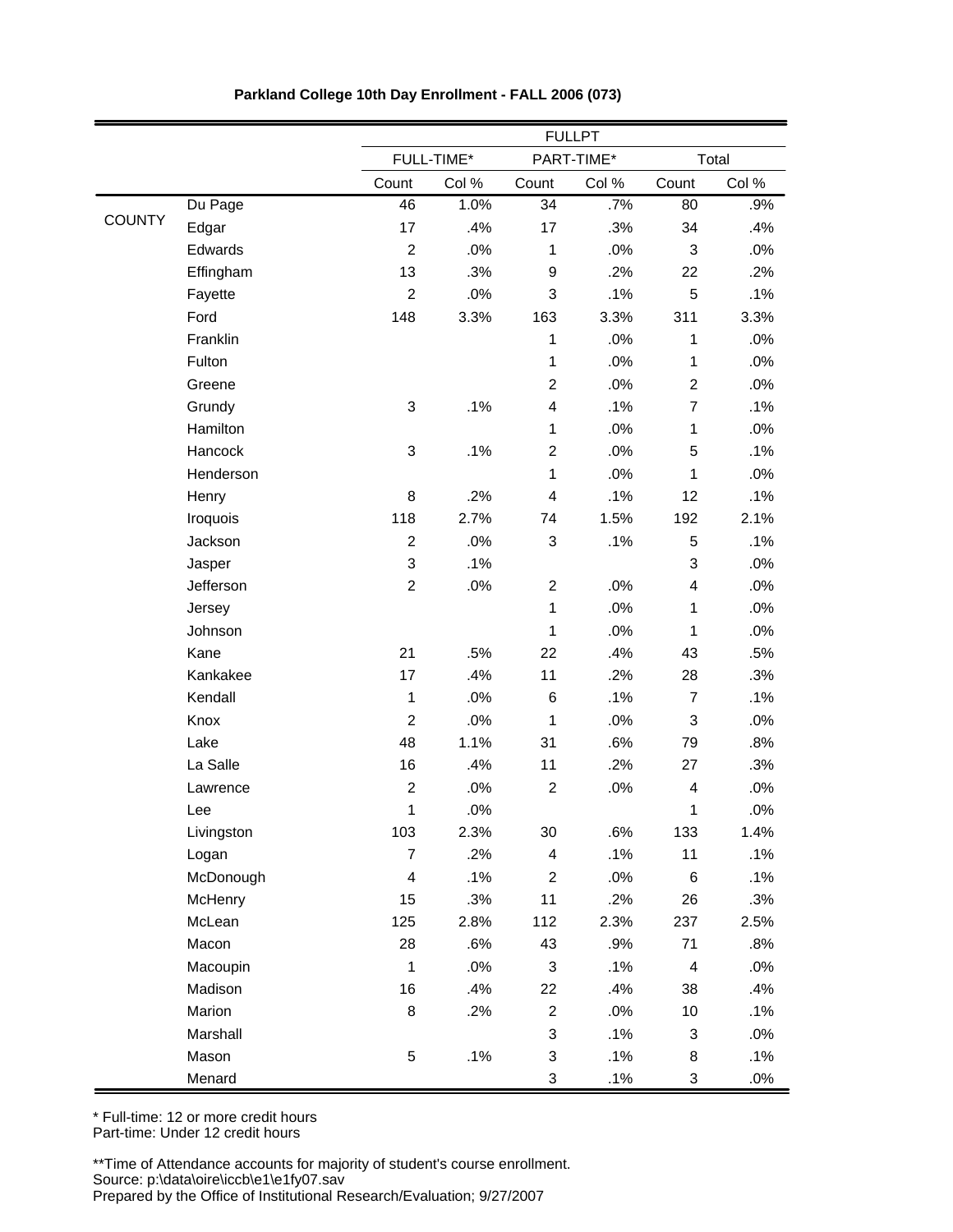|               |                         | <b>FULLPT</b>           |            |                         |            |                           |        |
|---------------|-------------------------|-------------------------|------------|-------------------------|------------|---------------------------|--------|
|               |                         |                         | FULL-TIME* |                         | PART-TIME* |                           | Total  |
|               |                         | Count                   | Col %      | Count                   | Col %      | Count                     | Col %  |
|               | Mercer                  | $\overline{2}$          | .0%        | $\mathbf{1}$            | .0%        | 3                         | $.0\%$ |
| <b>COUNTY</b> | Monroe                  | 1                       | .0%        | $\overline{2}$          | .0%        | $\ensuremath{\mathsf{3}}$ | $.0\%$ |
|               | Montgomery              | 3                       | .1%        | 4                       | .1%        | $\overline{7}$            | .1%    |
|               | Morgan                  | 1                       | .0%        | 5                       | .1%        | $6\phantom{1}$            | .1%    |
|               | Moultrie                | 9                       | .2%        | 3                       | .1%        | 12                        | .1%    |
|               | Ogle                    | 4                       | .1%        | $\overline{2}$          | .0%        | 6                         | .1%    |
|               | Peoria                  | 15                      | .3%        | 6                       | .1%        | 21                        | .2%    |
|               | Piatt                   | 193                     | 4.4%       | 189                     | 3.9%       | 382                       | 4.1%   |
|               | Pike                    |                         |            | 3                       | .1%        | 3                         | $.0\%$ |
|               | Pulaski                 | $\mathbf 1$             | .0%        |                         |            | $\mathbf 1$               | .0%    |
|               | Putnam                  | $\mathbf{1}$            | .0%        |                         |            | $\mathbf 1$               | .0%    |
|               | Randolph                | $\mathbf{1}$            | .0%        | $\mathbf 1$             | .0%        | $\overline{2}$            | .0%    |
|               | Richland                | $\mathbf{1}$            | .0%        | $\mathbf{1}$            | .0%        | $\overline{2}$            | .0%    |
|               | Rock Island             | 8                       | .2%        | 4                       | .1%        | 12                        | .1%    |
|               | St. Clair               | 6                       | .1%        | 29                      | .6%        | 35                        | .4%    |
|               | Saline                  | 1                       | .0%        | $\mathbf{1}$            | .0%        | $\overline{c}$            | .0%    |
|               | Sangamon                | 20                      | .5%        | 19                      | .4%        | 39                        | .4%    |
|               | Schuyler                | $\mathbf{1}$            | .0%        | $\mathbf{1}$            | .0%        | $\overline{2}$            | .0%    |
|               | <b>Scott</b>            | $\overline{c}$          | .0%        | $\mathbf{1}$            | .0%        | 3                         | $.0\%$ |
|               | Shelby                  | 6                       | .1%        | $\overline{7}$          | .1%        | 13                        | .1%    |
|               | <b>Stark</b>            | 1                       | .0%        | $\mathbf{1}$            | .0%        | $\overline{2}$            | .0%    |
|               | Stephenson              | $\overline{\mathbf{4}}$ | .1%        | $\overline{2}$          | .0%        | 6                         | .1%    |
|               | Tazewell                | 13                      | .3%        | 11                      | .2%        | 24                        | .3%    |
|               | Union                   |                         |            | $\mathbf{1}$            | .0%        | $\mathbf{1}$              | .0%    |
|               | Vermilion               | 86                      | 1.9%       | 59                      | 1.2%       | 145                       | 1.6%   |
|               | Wabash                  |                         |            | $\mathbf{1}$            | .0%        | $\mathbf{1}$              | .0%    |
|               | Warren                  | $\overline{c}$          | .0%        | 3                       | .1%        | $\mathbf 5$               | .1%    |
|               | Washington              | $\mathbf 1$             | .0%        | 1                       | .0%        | $\overline{c}$            | .0%    |
|               | Wayne                   | $\overline{\mathbf{c}}$ | .0%        | 3                       | .1%        | 5                         | .1%    |
|               | White                   |                         |            | 1                       | .0%        | 1                         | .0%    |
|               | Whiteside               | $\overline{\mathbf{c}}$ | .0%        | 5                       | .1%        | $\overline{7}$            | .1%    |
|               | Will                    | 37                      | .8%        | 23                      | .5%        | 60                        | .6%    |
|               | Williamson              |                         |            | 1                       | .0%        | $\mathbf 1$               | .0%    |
|               | Winnebago               | 6                       | .1%        | $\overline{\mathbf{4}}$ | .1%        | 10                        | .1%    |
|               | Woodford                | $\overline{c}$          | .0%        | $\overline{7}$          | .1%        | 9                         | .1%    |
|               | Correct/OOState/Foreign | 227                     | 5.1%       | 168                     | 3.4%       | 395                       | 4.2%   |
|               | Total                   | 4431                    | 100.0%     | 4905                    | 100.0%     | 9336                      | 100.0% |

\* Full-time: 12 or more credit hours Part-time: Under 12 credit hours

\*\*Time of Attendance accounts for majority of student's course enrollment.

Source: p:\data\oire\iccb\e1\e1fy07.sav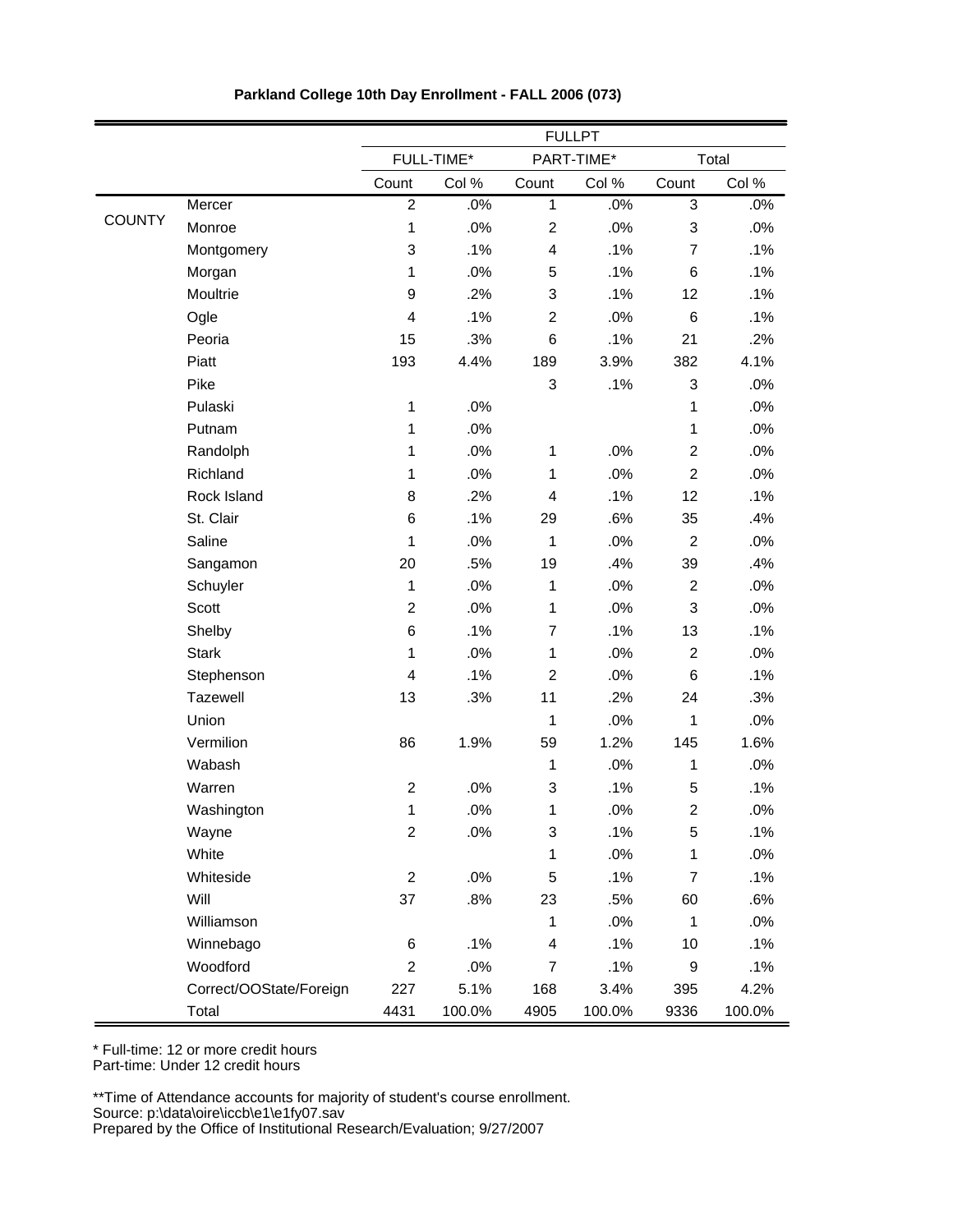|                        |                                     | <b>FULLPT</b>  |            |                |            |
|------------------------|-------------------------------------|----------------|------------|----------------|------------|
|                        |                                     |                | FULL-TIME* |                | PART-TIME* |
|                        |                                     | Count          | Col %      | Count          | Col %      |
| <b>OUT-OF-DISTRICT</b> | Total                               | 1053           | 100.0%     | 957            | 100.0%     |
|                        | Kaskaskia Coll                      | 15             | 1.4%       | 6              | .6%        |
|                        | Coll of DuPage                      | 48             | 4.6%       | 36             | 3.8%       |
|                        | <b>Black Hawk Coll</b>              | 14             | 1.3%       | 9              | .9%        |
|                        | <b>Triton Coll</b>                  | 19             | 1.8%       | 20             | 2.1%       |
|                        | Sauk Valley Comm Coll               | 6              | .6%        | 4              | .4%        |
|                        | Danville Area Comm Coll             | 97             | 9.2%       | 63             | 6.6%       |
|                        | City Coll of Chicago                | 119            | 11.3%      | 215            | 22.5%      |
|                        | Elgin Comm College                  | 16             | 1.5%       | 18             | 1.9%       |
|                        | S Surburban Coll                    | 22             | 2.1%       | 17             | 1.8%       |
|                        | Rock Valley Coll                    | 10             | .9%        | 9              | .9%        |
|                        | <b>William Rainey Harper</b><br>Col | 21             | 2.0%       | 20             | 2.1%       |
|                        | Il Valley Comm Coll                 | 23             | 2.2%       | 13             | 1.4%       |
|                        | Il Central Coll                     | 28             | 2.7%       | 23             | 2.4%       |
|                        | <b>Prairie State Coll</b>           | 37             | 3.5%       | 20             | 2.1%       |
|                        | Waubonsee Comm Coll                 | 19             | 1.8%       | 18             | 1.9%       |
|                        | Lake Land Coll                      | 50             | 4.7%       | 62             | 6.5%       |
|                        | Carl Sandburg Coll                  | 22             | 2.1%       | 34             | 3.6%       |
|                        | <b>Highland Coomm Coll</b>          | 5              | .5%        | 2              | .2%        |
|                        | Kankakee Comm Coll                  | 65             | 6.2%       | 28             | 2.9%       |
|                        | Rend Lake Coll                      | $\overline{c}$ | .2%        | 3              | .3%        |
|                        | <b>Belleville Area Coll</b>         | 11             | 1.0%       | 35             | 3.7%       |
|                        | Kishwaukee Coll                     | 6              | .6%        | 1              | $.1\%$     |
|                        | Moraine Valley Comm<br>Coll         | 20             | 1.9%       | 16             | 1.7%       |
|                        | Joliet Junior Coll                  | 40             | 3.8%       | 32             | 3.3%       |
|                        | Lincoln Land Comm Coll              | 34             | 3.2%       | 37             | 3.9%       |
|                        | <b>Morton College</b>               | 3              | .3%        | 9              | .9%        |
|                        | <b>McHenry County Coll</b>          | 11             | 1.0%       | $\overline{7}$ | .7%        |
|                        | Il Eastern Comm Coll                | 13             | 1.2%       | 10             | 1.0%       |
|                        | John A Logan Coll                   | 2              | .2%        | 3              | .3%        |
|                        | Shawnee Comm Coll                   | 1              | .1%        | 2              | .2%        |
|                        | Coll of Lake County                 | 43             | 4.1%       | 26             | 2.7%       |
|                        | Southeastern II Coll                | 1              | .1%        | 2              | .2%        |
|                        | Spoon River Coll                    | 4              | .4%        | 4              | .4%        |
|                        | Oakton College                      | 32             | 3.0%       | 16             | 1.7%       |
|                        | Lewis & Clark Comm Coll             | 10             | .9%        | 16             | 1.7%       |
|                        | <b>Richland Comm Coll</b>           | 47             | 4.5%       | 50             | 5.2%       |
|                        | John Wood Comm Coll                 | 4              | .4%        | 2              | .2%        |

\* Full-time: 12 or more credit hours Part-time: Under 12 credit hours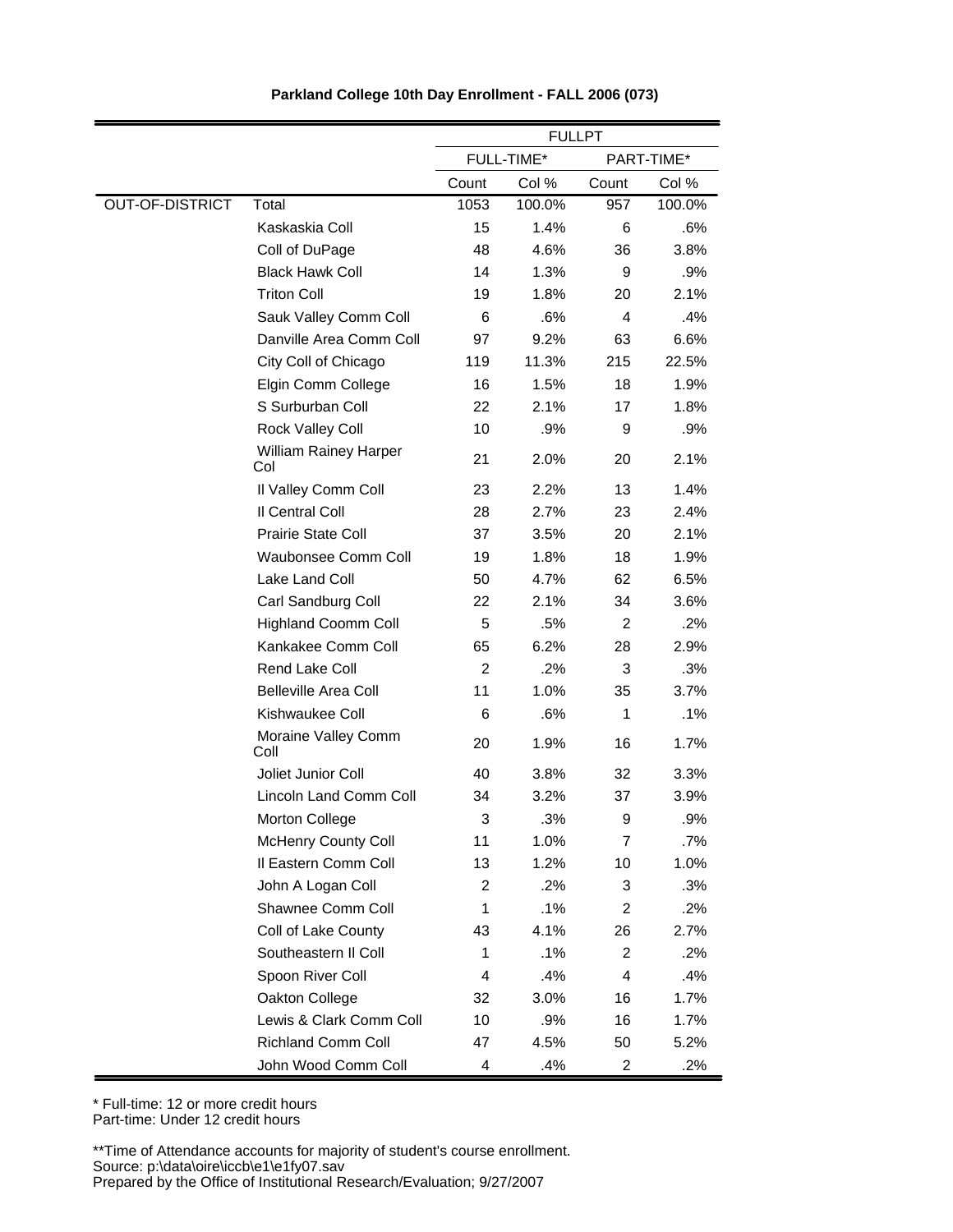|                              |                              |       | <b>FULLPT</b>            |       |        |  |
|------------------------------|------------------------------|-------|--------------------------|-------|--------|--|
|                              |                              |       | PART-TIME*<br>FULL-TIME* |       |        |  |
|                              |                              | Count | Col %                    | Count | Col %  |  |
| <b>OUT-OF-DISTRICT</b>       | <b>Heartland Comm Coll</b>   | 133   | 12.6%                    | 61    | 6.4%   |  |
|                              | State Comm Coll              |       |                          | 8     | .8%    |  |
| DIST INSTRUCT<br>ARRANGEMENT | Not shared/not<br>chargeback | 4359  | 98.4%                    | 4645  | 94.7%  |  |
|                              | Shared from another coll     | 3     | $.1\%$                   | 249   | 5.1%   |  |
|                              | Chargeback                   | 69    | 1.6%                     | 11    | $.2\%$ |  |
|                              | Total                        | 4431  | 100.0%                   | 4905  | 100.0% |  |

\* Full-time: 12 or more credit hours

Part-time: Under 12 credit hours

\*\*Time of Attendance accounts for majority of student's course enrollment.

Source: p:\data\oire\iccb\e1\e1fy07.sav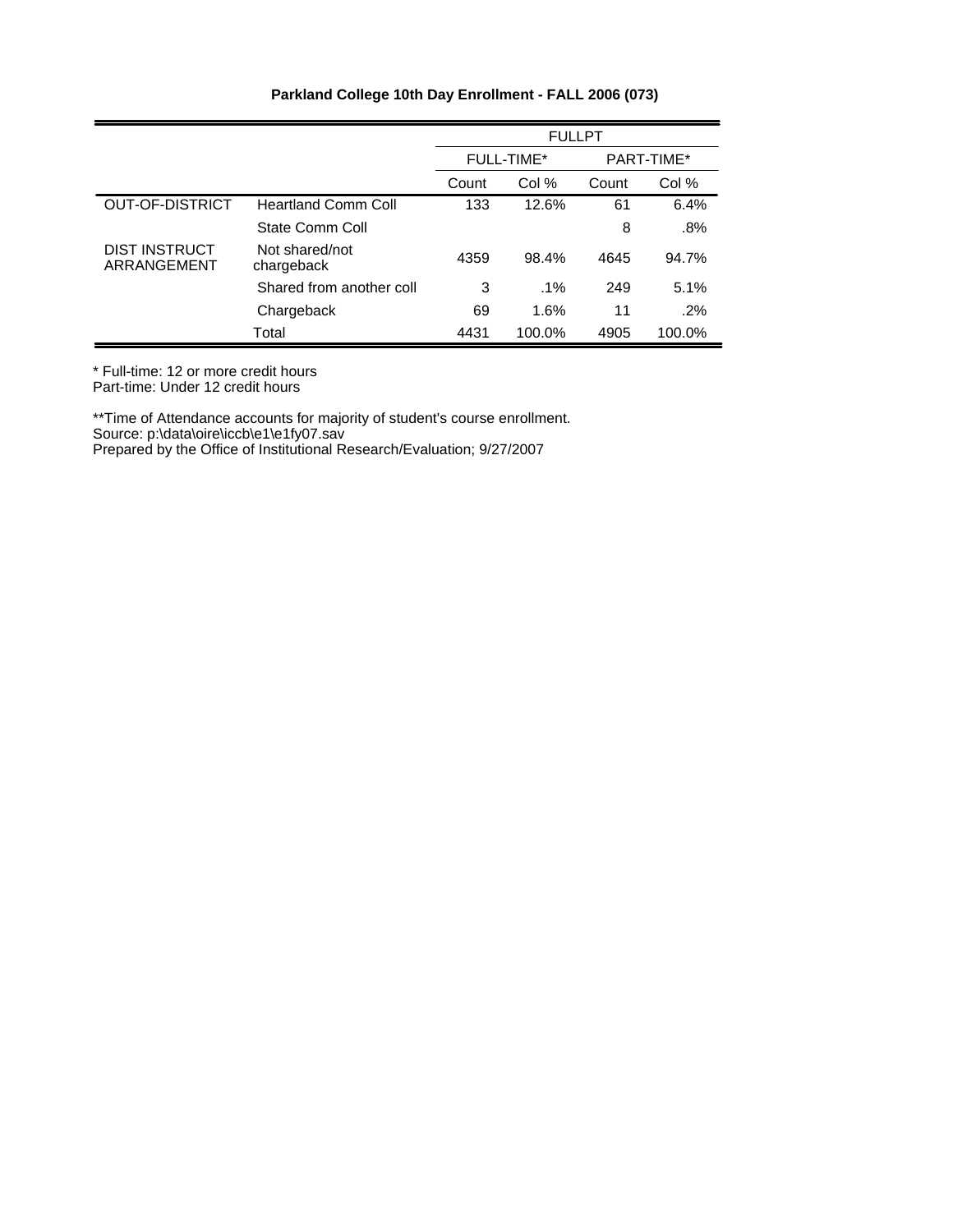|                        |                                     |       | <b>FULLPT</b> |
|------------------------|-------------------------------------|-------|---------------|
|                        |                                     |       | Total         |
|                        |                                     | Count | Col %         |
| <b>OUT-OF-DISTRICT</b> | Total                               | 2010  | 100.0%        |
|                        | Kaskaskia Coll                      | 21    | 1.0%          |
|                        | Coll of DuPage                      | 84    | 4.2%          |
|                        | <b>Black Hawk Coll</b>              | 23    | 1.1%          |
|                        | <b>Triton Coll</b>                  | 39    | 1.9%          |
|                        | Sauk Valley Comm Coll               | 10    | .5%           |
|                        | Danville Area Comm Coll             | 160   | 8.0%          |
|                        | City Coll of Chicago                | 334   | 16.6%         |
|                        | Elgin Comm College                  | 34    | 1.7%          |
|                        | S Surburban Coll                    | 39    | 1.9%          |
|                        | Rock Valley Coll                    | 19    | .9%           |
|                        | <b>William Rainey Harper</b><br>Col | 41    | 2.0%          |
|                        | Il Valley Comm Coll                 | 36    | 1.8%          |
|                        | Il Central Coll                     | 51    | 2.5%          |
|                        | <b>Prairie State Coll</b>           | 57    | 2.8%          |
|                        | Waubonsee Comm Coll                 | 37    | 1.8%          |
|                        | Lake Land Coll                      | 112   | 5.6%          |
|                        | Carl Sandburg Coll                  | 56    | 2.8%          |
|                        | <b>Highland Coomm Coll</b>          | 7     | .3%           |
|                        | Kankakee Comm Coll                  | 93    | 4.6%          |
|                        | Rend Lake Coll                      | 5     | .2%           |
|                        | <b>Belleville Area Coll</b>         | 46    | 2.3%          |
|                        | Kishwaukee Coll                     | 7     | .3%           |
|                        | Moraine Valley Comm<br>Coll         | 36    | 1.8%          |
|                        | Joliet Junior Coll                  | 72    | 3.6%          |
|                        | Lincoln Land Comm Coll              | 71    | 3.5%          |
|                        | Morton College                      | 12    | .6%           |
|                        | McHenry County Coll                 | 18    | $.9\%$        |
|                        | Il Eastern Comm Coll                | 23    | 1.1%          |
|                        | John A Logan Coll                   | 5     | .2%           |
|                        | Shawnee Comm Coll                   | 3     | .1%           |
|                        | Coll of Lake County                 | 69    | 3.4%          |
|                        | Southeastern II Coll                | 3     | .1%           |
|                        | Spoon River Coll                    | 8     | .4%           |
|                        | Oakton College                      | 48    | 2.4%          |
|                        | Lewis & Clark Comm Coll             | 26    | 1.3%          |
|                        | <b>Richland Comm Coll</b>           | 97    | 4.8%          |
|                        | John Wood Comm Coll                 | 6     | .3%           |

\* Full-time: 12 or more credit hours Part-time: Under 12 credit hours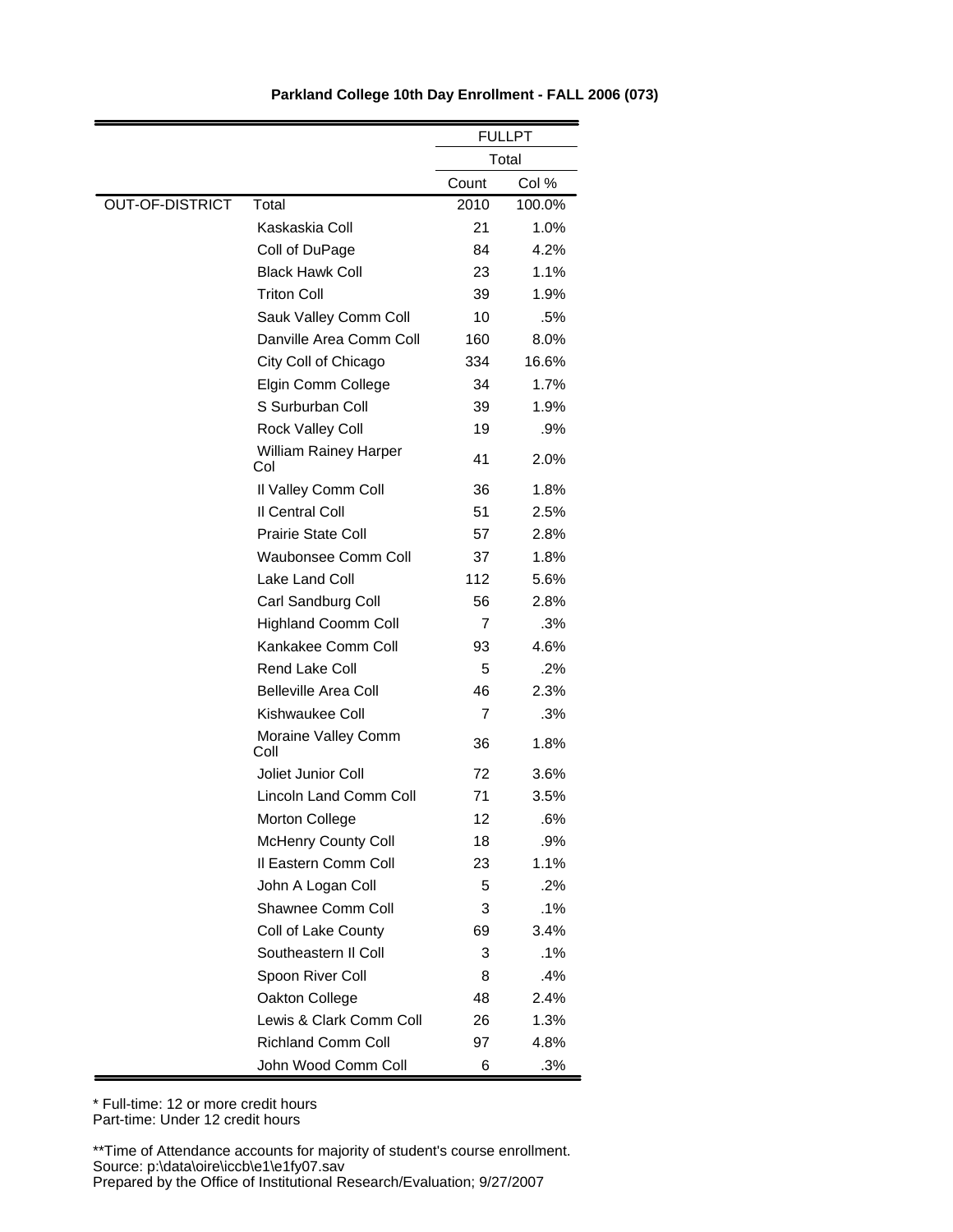|                              |                              |       | <b>FULLPT</b> |
|------------------------------|------------------------------|-------|---------------|
|                              |                              |       | Total         |
|                              |                              | Count | Col %         |
| <b>OUT-OF-DISTRICT</b>       | <b>Heartland Comm Coll</b>   | 194   | 9.7%          |
|                              | State Comm Coll              | 8     | $.4\%$        |
| DIST INSTRUCT<br>ARRANGEMENT | Not shared/not<br>chargeback | 9004  | 96.4%         |
|                              | Shared from another coll     | 252   | 2.7%          |
|                              | Chargeback                   | 80    | .9%           |
|                              | Total                        | 9336  | 100.0%        |

\* Full-time: 12 or more credit hours Part-time: Under 12 credit hours

\*\*Time of Attendance accounts for majority of student's course enrollment. Source: p:\data\oire\iccb\e1\e1fy07.sav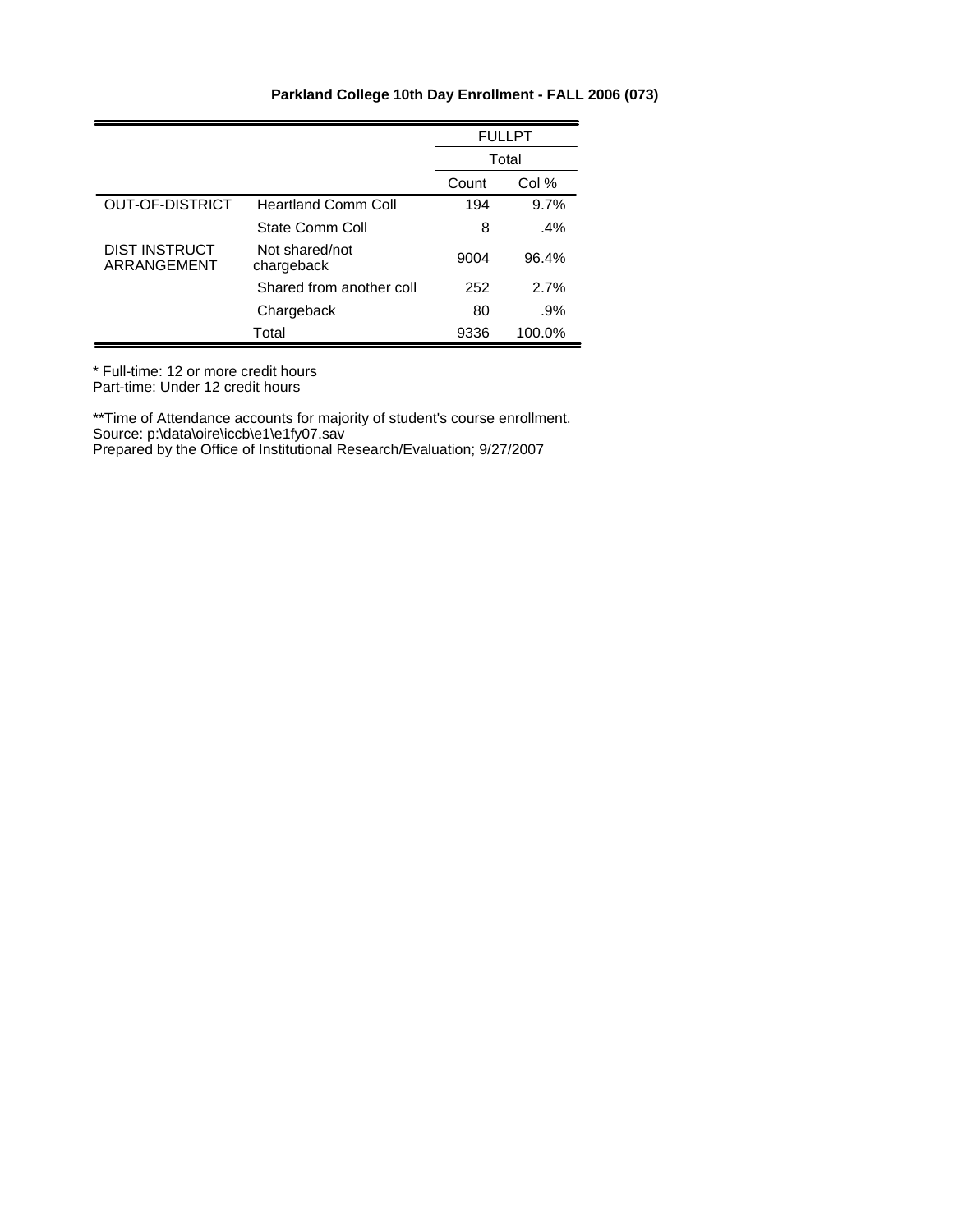|              |              |                |            |                | <b>FULLPT</b> |                         |        |
|--------------|--------------|----------------|------------|----------------|---------------|-------------------------|--------|
|              |              |                | FULL-TIME* |                | PART-TIME*    |                         | Total  |
|              |              | Count          | Col %      | Count          | Col %         | Count                   | Col %  |
|              | Arizona      | $\mathbf{1}$   | $.0\%$     |                |               | $\overline{1}$          | .0%    |
| <b>STATE</b> | California   | 3              | .1%        | $\overline{c}$ | .0%           | 5                       | .1%    |
|              | Colorado     | 1              | .0%        |                |               | 1                       | .0%    |
|              | Florida      | 3              | .1%        |                |               | 3                       | .0%    |
|              | Idaho        |                |            | $\mathbf{1}$   | .0%           | $\mathbf{1}$            | .0%    |
|              | Illinois     | 4204           | 94.9%      | 4739           | 96.6%         | 8943                    | 95.8%  |
|              | Indiana      | 20             | .5%        | 3              | .1%           | 23                      | .2%    |
|              | lowa         | 1              | .0%        | 3              | .1%           | $\overline{\mathbf{4}}$ | .0%    |
|              | Kansas       |                |            | $\overline{2}$ | .0%           | $\overline{2}$          | .0%    |
|              | Maine        | 1              | .0%        |                |               | 1                       | .0%    |
|              | Maryland     | $\overline{c}$ | .0%        | 1              | .0%           | 3                       | .0%    |
|              | Michigan     |                |            | 1              | .0%           | 1                       | .0%    |
|              | Minnesota    | 3              | .1%        |                |               | 3                       | .0%    |
|              | Mississippi  | $\mathbf{1}$   | .0%        |                |               | 1                       | .0%    |
|              | Missouri     | 1              | .0%        | 6              | .1%           | 7                       | .1%    |
|              | Montana      |                |            | 1              | .0%           | $\mathbf{1}$            | .0%    |
|              | Nevada       |                |            | 1              | .0%           | 1                       | .0%    |
|              | New Jersey   | 1              | .0%        | 1              | .0%           | $\overline{c}$          | .0%    |
|              | Ohio         | $\mathbf{1}$   | .0%        | $\overline{2}$ | .0%           | 3                       | .0%    |
|              | Oklahoma     | 1              | .0%        |                |               | $\mathbf{1}$            | .0%    |
|              | Oregon       | 1              | .0%        |                |               | 1                       | .0%    |
|              | Pennsylvania |                |            | 1              | .0%           | 1                       | .0%    |
|              | Rode Island  |                |            | 1              | .0%           | 1                       | .0%    |
|              | Tennessee    |                |            | 1              | .0%           | 1                       | .0%    |
|              | Texas        | 5              | .1%        | 3              | .1%           | 8                       | .1%    |
|              | Virginia     | $\overline{c}$ | .0%        | 1              | .0%           | 3                       | .0%    |
|              | Wisconsin    | $\overline{c}$ | .0%        | 1              | .0%           | 3                       | .0%    |
|              | Foreign      | 177            | 4.0%       | 134            | 2.7%          | 311                     | 3.3%   |
|              | Total        | 4431           | 100.0%     | 4905           | 100.0%        | 9336                    | 100.0% |

\* Full-time: 12 or more credit hours Part-time: Under 12 credit hours

\*\*Time of Attendance accounts for majority of student's course enrollment. Source: p:\data\oire\iccb\e1\e1fy07.sav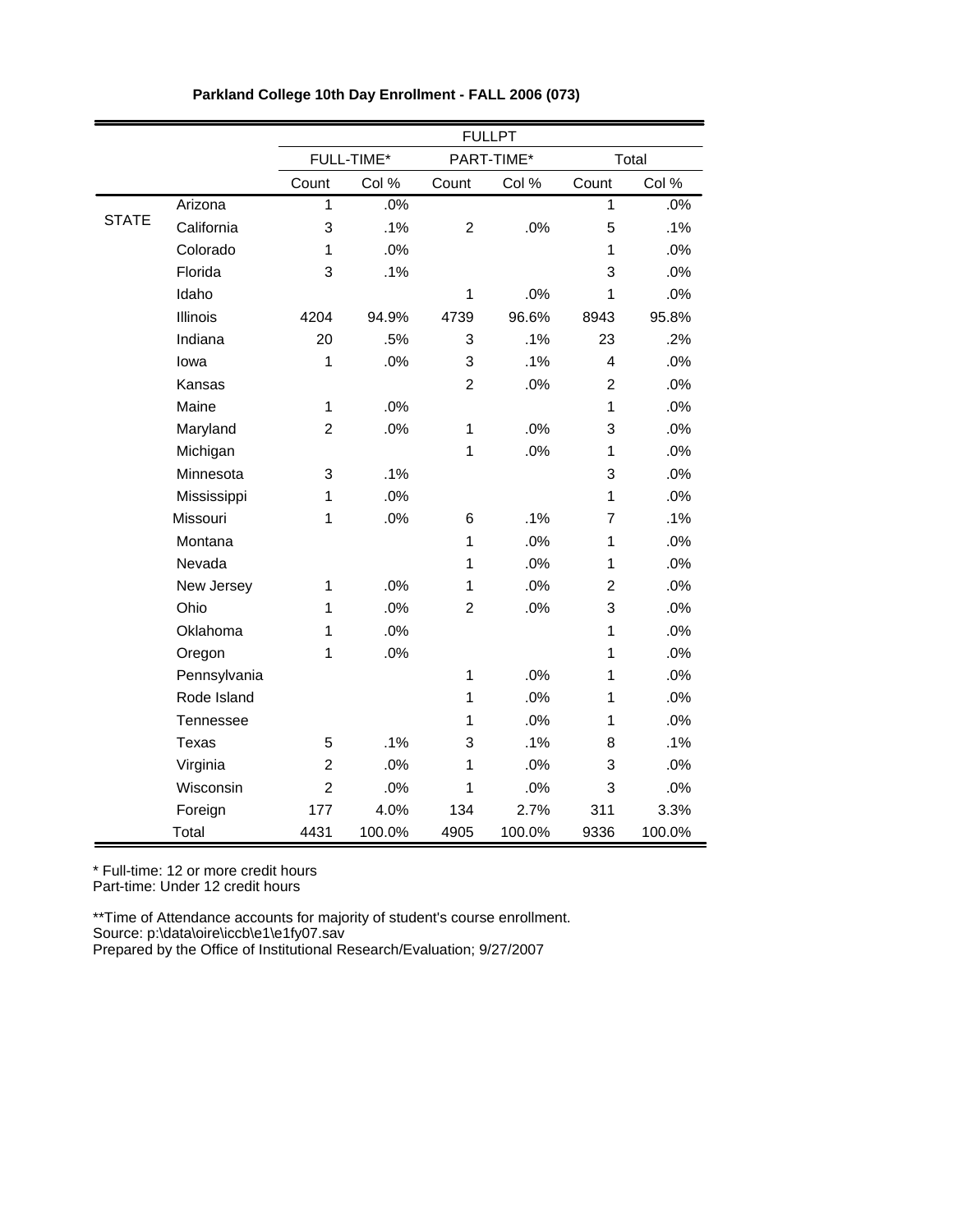|                         |              | <b>FULLPT</b>    |            |                           |            |                          |        |  |
|-------------------------|--------------|------------------|------------|---------------------------|------------|--------------------------|--------|--|
|                         |              |                  | FULL-TIME* |                           | PART-TIME* |                          | Total  |  |
|                         |              | Count            | Col %      | Count                     | Col %      | Count                    | Col %  |  |
| <b>STUDENT</b>          | Total        | 4431             | 100.0%     | 4905                      | 100.0%     | 9336                     | 100.0% |  |
| <b>MAJOR</b><br>PROGRAM | <b>B ABG</b> | 1                | .0%        | $\overline{c}$            | .0%        | 3                        | .0%    |  |
|                         | <b>B ABK</b> | $\mathsf g$      | .2%        |                           |            | 9                        | .1%    |  |
|                         | <b>B ABL</b> | 32               | .7%        | 20                        | .4%        | 52                       | .6%    |  |
|                         | <b>B ABM</b> | 19               | .4%        | 8                         | .2%        | 27                       | .3%    |  |
|                         | <b>B ABR</b> | 4                | .1%        |                           |            | $\overline{\mathcal{L}}$ | .0%    |  |
|                         | <b>B ABT</b> | 3                | .1%        | 3                         | .1%        | 6                        | .1%    |  |
|                         | <b>BACC</b>  | 51               | 1.2%       | 70                        | 1.4%       | 121                      | 1.3%   |  |
|                         | <b>BAGB</b>  | $\overline{2}$   | .0%        | $\mathbf 1$               | .0%        | 3                        | .0%    |  |
|                         | <b>B CCP</b> |                  |            | $\mathbf{1}$              | .0%        | 1                        | .0%    |  |
|                         | <b>B CMS</b> |                  |            | $\mathbf{1}$              | .0%        | $\mathbf{1}$             | .0%    |  |
|                         | <b>B CPL</b> |                  |            | $\mathbf{1}$              | .0%        | 1                        | .0%    |  |
|                         | <b>B EQM</b> | 19               | .4%        | $\overline{7}$            | .1%        | 26                       | .3%    |  |
|                         | <b>B</b> GIS |                  |            | $\mathbf{1}$              | .0%        | $\mathbf 1$              | .0%    |  |
|                         | <b>BHIF</b>  | $\overline{c}$   | .0%        |                           |            | $\overline{2}$           | .0%    |  |
|                         | <b>BHIH</b>  | 8                | .2%        | 5                         | .1%        | 13                       | .1%    |  |
|                         | <b>B HIM</b> |                  |            | $\overline{2}$            | .0%        | $\overline{c}$           | .0%    |  |
|                         | <b>BHIR</b>  | 36               | .8%        | 15                        | .3%        | 51                       | .5%    |  |
|                         | <b>B IND</b> | $\overline{4}$   | .1%        | 3                         | .1%        | 7                        | .1%    |  |
|                         | <b>BINT</b>  | $\overline{c}$   | .0%        | $\mathbf{1}$              | .0%        | 3                        | .0%    |  |
|                         | <b>B MGT</b> | 95               | 2.1%       | 88                        | 1.8%       | 183                      | 2.0%   |  |
|                         | <b>B MKT</b> | 41               | .9%        | 17                        | .3%        | 58                       | .6%    |  |
|                         | <b>BOCA</b>  |                  |            | $\overline{2}$            | .0%        | $\overline{c}$           | .0%    |  |
|                         | <b>B OCM</b> |                  |            | $\mathbf{1}$              | .0%        | $\mathbf 1$              | .0%    |  |
|                         | C TFC        | 1                | .0%        |                           |            | 1                        | .0%    |  |
|                         | C TFL        | $\overline{7}$   | .2%        | 7                         | .1%        | 14                       | .1%    |  |
|                         | C TFO        | $\mathbf 1$      | .0%        | $\mathbf{1}$              | .0%        | $\overline{c}$           | .0%    |  |
|                         | E ACR        | 44               | 1.0%       | 19                        | .4%        | 63                       | $.7\%$ |  |
|                         | E AFT        | 27               | .6%        | 4                         | $.1\%$     | 31                       | .3%    |  |
|                         | E AMT        | $\sqrt{5}$       | .1%        | $\ensuremath{\mathsf{3}}$ | .1%        | 8                        | .1%    |  |
|                         | E AUS        | $\overline{c}$   | $.0\%$     | $\overline{2}$            | .0%        | $\overline{\mathbf{4}}$  | .0%    |  |
|                         | E AUT        | 49               | 1.1%       | 26                        | .5%        | 75                       | .8%    |  |
|                         | E BCR        | $\mathbf{3}$     | .1%        | 10                        | .2%        | 13                       | .1%    |  |
|                         | E CCA        | $\mathbf{1}$     | .0%        | $\overline{1}$            | .0%        | $\overline{2}$           | .0%    |  |
|                         | $E$ CDB      | 19               | .4%        | 11                        | .2%        | 30                       | .3%    |  |
|                         | E CDM        | 53               | 1.2%       | 23                        | .5%        | 76                       | .8%    |  |
|                         | E CDS        | $\boldsymbol{9}$ | .2%        | $\mathbf{1}$              | .0%        | $10$                     | .1%    |  |
|                         | E CIV        | $\overline{2}$   | $.0\%$     | $\overline{2}$            | .0%        | $\overline{4}$           | .0%    |  |
|                         | E CMD        | $\mathbf{1}$     | $.0\%$     | $\overline{\mathbf{4}}$   | .1%        | 5                        | .1%    |  |
|                         | E CTT        |                  |            | $\mathbf{1}$              | .0%        | 1                        | .0%    |  |

| Parkland College 10th Day Enrollment - FALL 2006 (073) |  |  |
|--------------------------------------------------------|--|--|
|                                                        |  |  |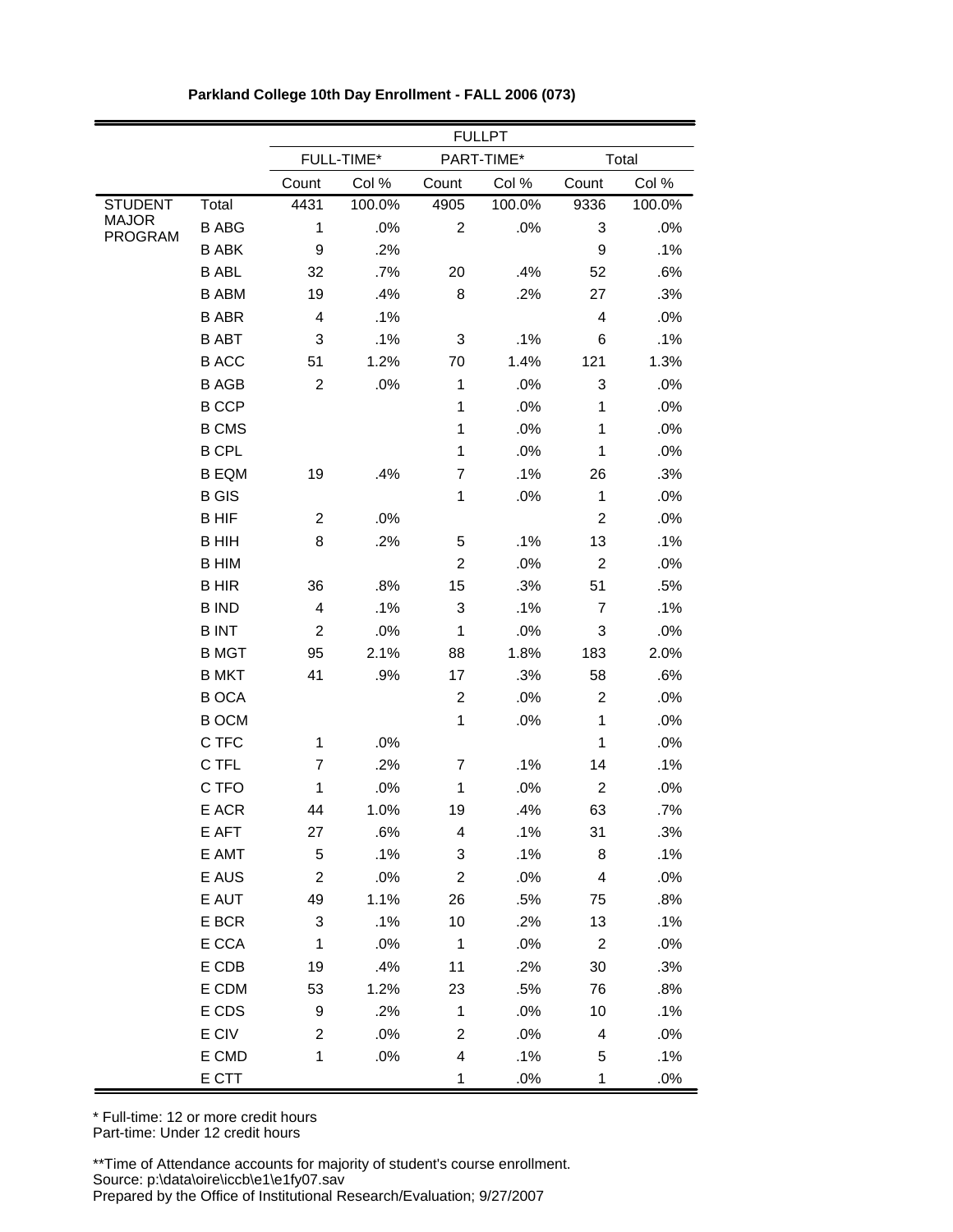|                         |              | <b>FULLPT</b>  |            |                         |            |                         |       |  |
|-------------------------|--------------|----------------|------------|-------------------------|------------|-------------------------|-------|--|
|                         |              |                | FULL-TIME* |                         | PART-TIME* |                         | Total |  |
|                         |              | Count          | Col %      | Count                   | Col %      | Count                   | Col % |  |
| <b>STUDENT</b>          | E ECJ        | 3              | .1%        | 45                      | .9%        | 48                      | .5%   |  |
| <b>MAJOR</b><br>PROGRAM | E ECS        | 23             | .5%        | 20                      | .4%        | 43                      | .5%   |  |
|                         | E ELP        | 4              | .1%        | 9                       | .2%        | 13                      | .1%   |  |
|                         | E ENO        |                |            | $\overline{c}$          | .0%        | $\overline{c}$          | .0%   |  |
|                         | E ENS        | 127            | 2.9%       | 34                      | .7%        | 161                     | 1.7%  |  |
|                         | E HVC        | 4              | .1%        | 4                       | .1%        | 8                       | .1%   |  |
|                         | E LBR        | $\mathbf 1$    | .0%        |                         |            | 1                       | .0%   |  |
|                         | E MFG        | 13             | .3%        | 9                       | .2%        | 22                      | .2%   |  |
|                         | E MFT        |                |            | $\overline{c}$          | .0%        | $\overline{c}$          | .0%   |  |
|                         | E PDA        |                |            | $\mathbf{1}$            | .0%        | 1                       | .0%   |  |
|                         | E PET        | 44             | 1.0%       | 8                       | .2%        | 52                      | .6%   |  |
|                         | E TAC        |                |            | $\overline{c}$          | .0%        | $\overline{c}$          | .0%   |  |
|                         | F AAD        | 31             | .7%        | 25                      | .5%        | 56                      | .6%   |  |
|                         | F AAE        | 10             | .2%        | 4                       | .1%        | 14                      | .1%   |  |
|                         | F GDS        | 25             | .6%        | 22                      | .4%        | 47                      | .5%   |  |
|                         | F GDW        | $\overline{c}$ | .0%        | 3                       | .1%        | 5                       | .1%   |  |
|                         | F MCB        | 19             | .4%        | 7                       | .1%        | 26                      | .3%   |  |
|                         | F MCC        | 1              | .0%        | 3                       | .1%        | $\overline{4}$          | .0%   |  |
|                         | F MCV        |                |            | $\mathbf{1}$            | .0%        | $\mathbf{1}$            | .0%   |  |
|                         | F MSE        | 20             | .5%        | 8                       | .2%        | 28                      | .3%   |  |
|                         | F MSP        | 16             | .4%        | 5                       | .1%        | 21                      | .2%   |  |
|                         | G DHG        | 69             | 1.6%       |                         |            | 69                      | .7%   |  |
|                         | <b>G EMA</b> | 1              | .0%        | 2                       | .0%        | 3                       | .0%   |  |
|                         | <b>G EMT</b> |                |            | 3                       | .1%        | 3                       | .0%   |  |
|                         | G MAS        | 6              | .1%        | 31                      | .6%        | 37                      | .4%   |  |
|                         | G MSG        | $\overline{c}$ | .0%        | 27                      | .6%        | 29                      | .3%   |  |
|                         | <b>G NAS</b> | 3              | .1%        | 17                      | .3%        | 20                      | .2%   |  |
|                         | <b>G NUR</b> | 57             | 1.3%       | 164                     | 3.3%       | 221                     | 2.4%  |  |
|                         | G OTA        | 25             | .6%        | - 9                     | $.2\%$     | 34                      | .4%   |  |
|                         | <b>GRTT</b>  | 8              | .2%        | 39                      | $.8\%$     | 47                      | .5%   |  |
|                         | G SUR        | 27             | .6%        | 14                      | .3%        | 41                      | .4%   |  |
|                         | G VTT        | 57             | 1.3%       | 10                      | .2%        | 67                      | .7%   |  |
|                         | G XRA        | 9              | $.2\%$     | 24                      | .5%        | 33                      | .4%   |  |
|                         | H GAA        | 1118           | 25.2%      | 1442                    | 29.4%      | 2560                    | 27.4% |  |
|                         | M CNA        |                |            | 2                       | .0%        | 2                       | .0%   |  |
|                         | N ASG        | 1176           | 26.5%      | 423                     | 8.6%       | 1599                    | 17.1% |  |
|                         | <b>OCCUP</b> | 321            | 7.2%       | 1115                    | 22.7%      | 1436                    | 15.4% |  |
|                         | S CDA        | $\overline{1}$ | $.0\%$     | $\overline{\mathbf{3}}$ | .1%        | $\overline{\mathbf{4}}$ | .0%   |  |
|                         | S CHD        | 45             | 1.0%       | 43                      | $.9\%$     | 88                      | .9%   |  |
|                         | S CJS        | 92             | 2.1%       | 49                      | 1.0%       | 141                     | 1.5%  |  |

**Parkland College 10th Day Enrollment - FALL 2006 (073)**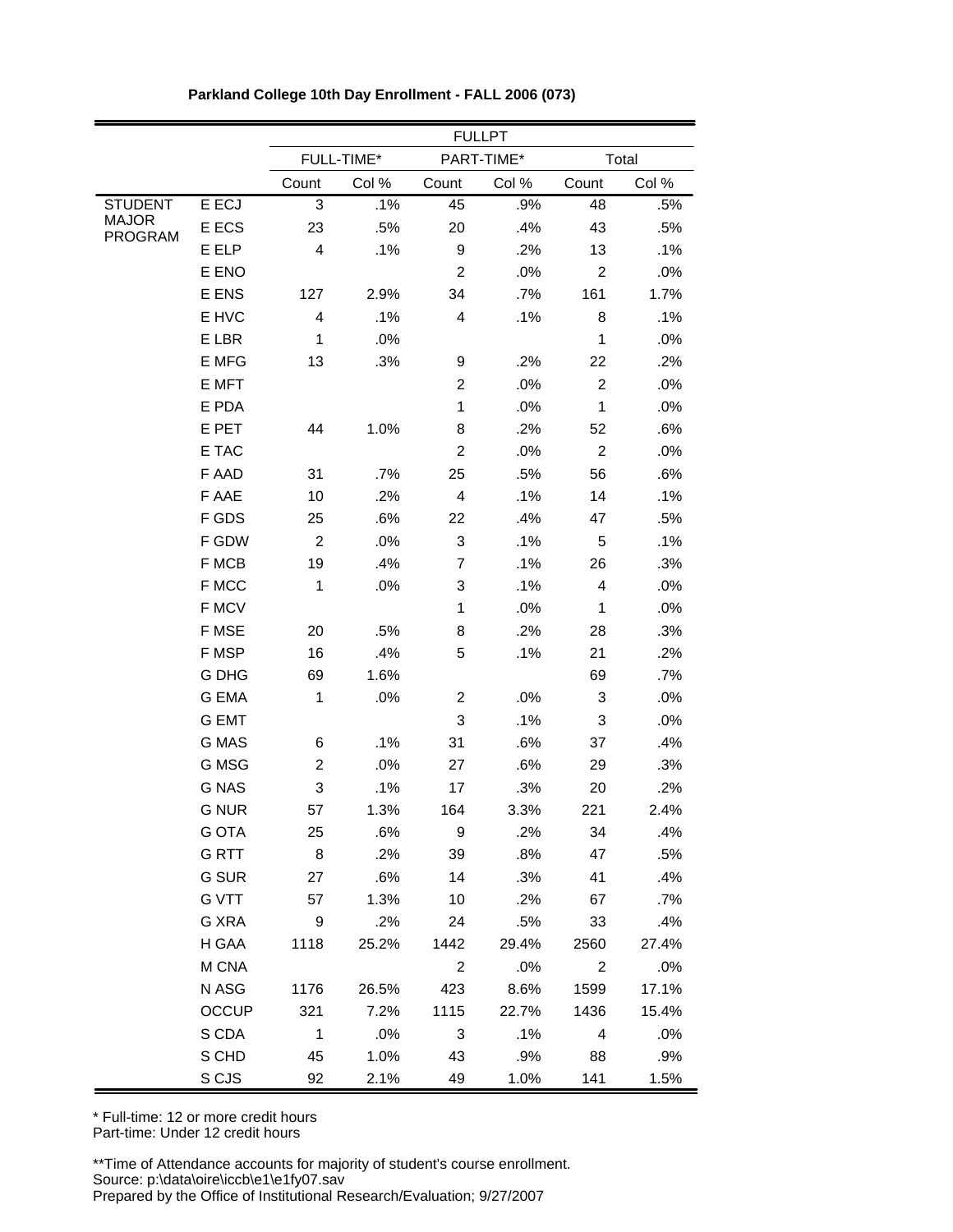|                         |              | <b>FULLPT</b>  |            |                |            |                          |       |  |
|-------------------------|--------------|----------------|------------|----------------|------------|--------------------------|-------|--|
|                         |              |                | FULL-TIME* |                | PART-TIME* |                          | Total |  |
|                         |              | Count          | Col %      | Count          | Col %      | Count                    | Col % |  |
| <b>STUDENT</b>          | SFST         | 29             | .7%        | 18             | .4%        | 47                       | .5%   |  |
| <b>MAJOR</b><br>PROGRAM | S HST        | 24             | .5%        | 28             | .6%        | 52                       | .6%   |  |
|                         | S PRO        | $\mathbf{1}$   | $.0\%$     | 4              | .1%        | 5                        | .1%   |  |
|                         | T ASP        | 3              | .1%        |                |            | 3                        | .0%   |  |
|                         | T CGR        |                |            | $\mathbf 1$    | .0%        | $\mathbf{1}$             | .0%   |  |
|                         | T CIS        |                |            | $\mathbf{1}$   | $.0\%$     | $\mathbf{1}$             | .0%   |  |
|                         | T CMS        | 18             | .4%        | 15             | .3%        | 33                       | .4%   |  |
|                         | <b>T CNA</b> | 42             | .9%        | 35             | .7%        | 77                       | .8%   |  |
|                         | T CPL        | 14             | .3%        | 17             | .3%        | 31                       | .3%   |  |
|                         | T CPM        |                |            | $\mathbf{1}$   | .0%        | 1                        | .0%   |  |
|                         | T CSM        | $\mathbf 1$    | .0%        | $\mathbf{1}$   | $.0\%$     | $\overline{c}$           | .0%   |  |
|                         | T CSS        | 1              | .0%        | $\mathbf{1}$   | .0%        | $\overline{c}$           | .0%   |  |
|                         | T DGM        | 15             | .3%        | 6              | .1%        | 21                       | .2%   |  |
|                         | T IPR        |                |            | 3              | .1%        | 3                        | .0%   |  |
|                         | T MSA        |                |            | $\mathbf{1}$   | $.0\%$     | $\mathbf{1}$             | .0%   |  |
|                         | T MSN        |                |            | $\mathbf{1}$   | $.0\%$     | 1                        | .0%   |  |
|                         | T MSO        | $\overline{c}$ | .0%        | $\mathbf{1}$   | .0%        | 3                        | .0%   |  |
|                         | T NET        |                |            | $\overline{c}$ | .0%        | $\overline{c}$           | .0%   |  |
|                         | T OCA        | 35             | .8%        | 41             | .8%        | 76                       | .8%   |  |
|                         | T OCP        |                |            | 8              | .2%        | 8                        | .1%   |  |
|                         | T OCT        | $\overline{c}$ | $.0\%$     | 9              | .2%        | 11                       | .1%   |  |
|                         | T ODB        |                |            | $\overline{c}$ | .0%        | $\overline{c}$           | .0%   |  |
|                         | T OOS        | $\overline{c}$ | .0%        | $\mathbf{1}$   | .0%        | 3                        | .0%   |  |
|                         | T VGA        | 26             | .6%        | 10             | .2%        | 36                       | .4%   |  |
|                         | T VGP        | 9              | .2%        | $\overline{c}$ | .0%        | 11                       | .1%   |  |
|                         | <b>TVGW</b>  |                |            | 3              | .1%        | 3                        | .0%   |  |
|                         | T WSA        | 6              | .1%        | $\mathbf 1$    | .0%        | $\overline{7}$           | .1%   |  |
|                         | T WSD        | 4              | .1%        | 4              | .1%        | 8                        | .1%   |  |
|                         | T WSM        | 1              | .0%        | 3              | .1%        | 4                        | .0%   |  |
|                         | T WSP        | $\mathbf{1}$   | .0%        | 3              | .1%        | $\overline{\mathcal{L}}$ | .0%   |  |
|                         | <b>VOCSK</b> | $\mathbf{1}$   | $.0\%$     | 184            | 3.8%       | 185                      | 2.0%  |  |
|                         | X CDL        |                |            | 5              | .1%        | 5                        | .1%   |  |
|                         | Y AB1        |                |            | $\mathbf{1}$   | .0%        | $\mathbf{1}$             | .0%   |  |
|                         | Y AB2        |                |            | 5              | .1%        | 5                        | .1%   |  |
|                         | Y AB3        |                |            | 24             | .5%        | 24                       | .3%   |  |
|                         | Y AB4        |                |            | 33             | .7%        | 33                       | .4%   |  |
|                         | Y AS5        |                |            | 17             | .3%        | 17                       | .2%   |  |
|                         | Y AS6        |                |            | 34             | .7%        | 34                       | .4%   |  |
|                         | Y ASA        |                |            | $\overline{2}$ | .0%        | $\overline{2}$           | .0%   |  |
|                         | Y EL1        |                |            | 8              | .2%        | 8                        | .1%   |  |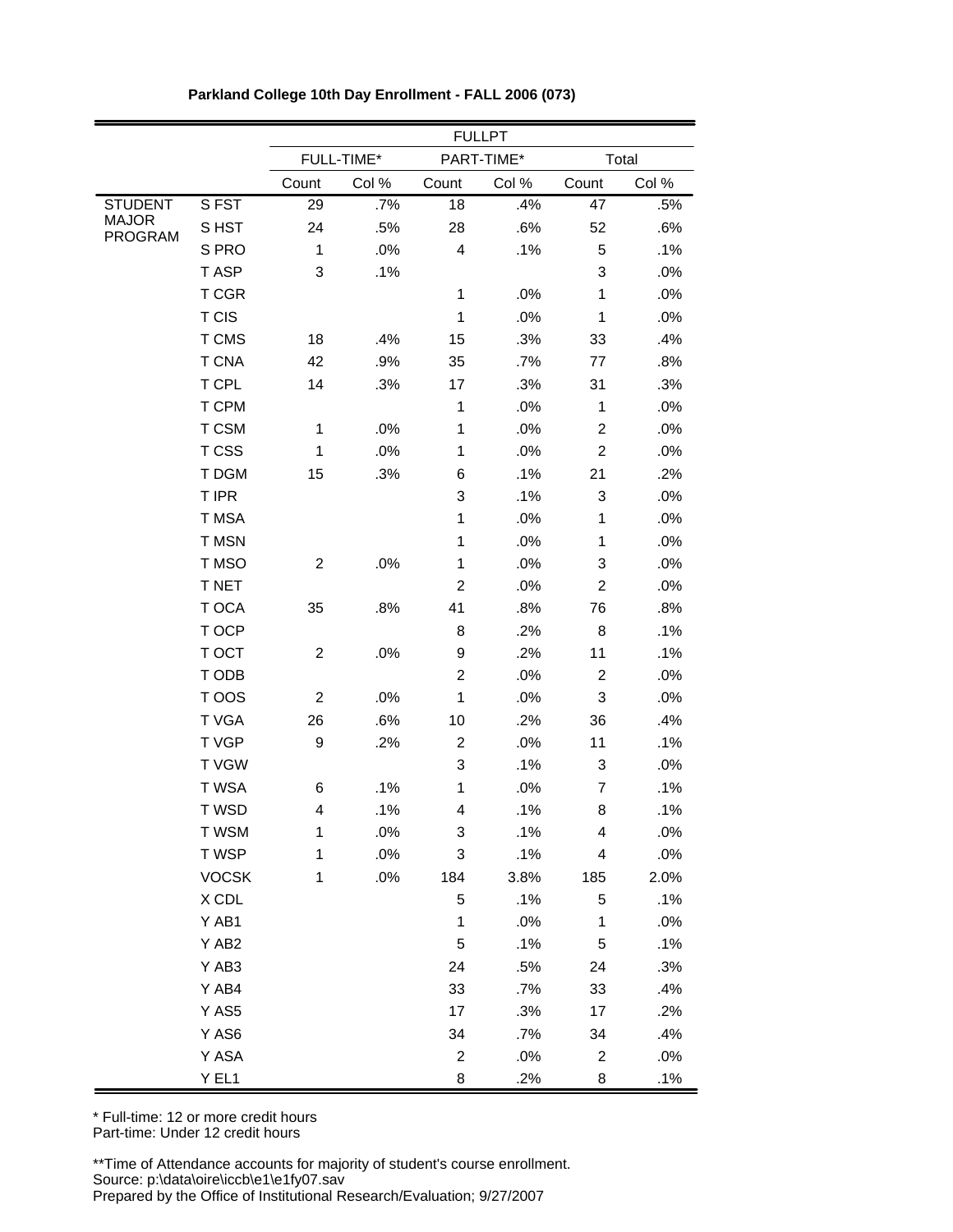|                         |            | <b>FULLPT</b>  |            |                |            |                |        |  |
|-------------------------|------------|----------------|------------|----------------|------------|----------------|--------|--|
|                         |            |                | FULL-TIME* |                | PART-TIME* |                | Total  |  |
|                         |            | Count          | Col %      | Count          | Col %      | Count          | Col %  |  |
| <b>STUDENT</b>          | Y EL2      |                |            | 37             | .8%        | 37             | .4%    |  |
| <b>MAJOR</b><br>PROGRAM | Y EL3      |                |            | 11             | .2%        | 11             | .1%    |  |
|                         | Y EL4      |                |            | 24             | .5%        | 24             | .3%    |  |
|                         | Y EL5      |                |            | 15             | .3%        | 15             | .2%    |  |
|                         | Y EL6      |                |            | 20             | .4%        | 20             | .2%    |  |
|                         | Y GSU      | 282            | 6.4%       | 267            | 5.4%       | 549            | 5.9%   |  |
| <b>DEGREE</b>           | 0199       | 5              | .1%        | 23             | .5%        | 28             | .3%    |  |
| <b>TYPE</b>             | 0699       | 10             | .2%        | 14             | .3%        | 24             | .3%    |  |
|                         | 0799       | 32             | .7%        | 535            | 10.9%      | 567            | 6.1%   |  |
|                         | 0899       | $\mathbf{1}$   | .0%        | 1              | .0%        | 2              | .0%    |  |
|                         | 1099       |                |            | $\overline{c}$ | .0%        | $\overline{c}$ | .0%    |  |
|                         | 1599       | $\mathbf{1}$   | .0%        | 9              | .2%        | 10             | .1%    |  |
|                         | 1600       |                |            | 35             | .7%        | 35             | .4%    |  |
|                         | 1607       |                |            | 3              | .1%        | 3              | .0%    |  |
|                         | 1614       | $\mathbf 1$    | .0%        | 130            | 2.7%       | 131            | 1.4%   |  |
|                         | 1616       |                |            | 13             | .3%        | 13             | .1%    |  |
|                         | 1617       |                |            | 3              | .1%        | 3              | .0%    |  |
|                         | 1799       | 258            | 5.8%       | 344            | 7.0%       | 602            | 6.4%   |  |
|                         | 2001       | $\mathbf 1$    | .0%        | 12             | .2%        | 13             | .1%    |  |
|                         | 2101       | 5              | .1%        | 24             | .5%        | 29             | .3%    |  |
|                         | 4399       |                |            | 4              | .1%        | 4              | .0%    |  |
|                         | 4499       |                |            | 4              | .1%        | 4              | .0%    |  |
|                         | 4699       | 1              | .0%        | 54             | 1.1%       | 55             | .6%    |  |
|                         | 4799       | $\overline{4}$ | .1%        | 37             | .8%        | 41             | .4%    |  |
|                         | 4899       | 3              | .1%        | 32             | .7%        | 35             | .4%    |  |
|                         | 4999       |                |            | 20             | .4%        | 20             | .2%    |  |
|                         | AA         | 939            | 21.2%      | 418            | 8.5%       | 1357           | 14.5%  |  |
|                         | AAS        | 1250           | 28.2%      | 965            | 19.7%      | 2215           | 23.7%  |  |
|                         | AES        | 127            | 2.9%       | 34             | $.7\%$     | 161            | 1.7%   |  |
|                         | AFA        | 77             | 1.7%       | 42             | .9%        | 119            | 1.3%   |  |
|                         | <b>AGS</b> | 282            | 6.4%       | 267            | 5.4%       | 549            | 5.9%   |  |
|                         | AS         | 1176           | 26.5%      | 423            | 8.6%       | 1599           | 17.1%  |  |
|                         | СE         | 179            | 4.0%       | 1255           | 25.6%      | 1434           | 15.4%  |  |
|                         | <b>CER</b> | 79             | 1.8%       | 202            | 4.1%       | 281            | 3.0%   |  |
|                         | Total      | 4431           | 100.0%     | 4905           | 100.0%     | 9336           | 100.0% |  |

**Parkland College 10th Day Enrollment - FALL 2006 (073)**

\* Full-time: 12 or more credit hours

Part-time: Under 12 credit hours

\*\*Time of Attendance accounts for majority of student's course enrollment. Source: p:\data\oire\iccb\e1\e1fy07.sav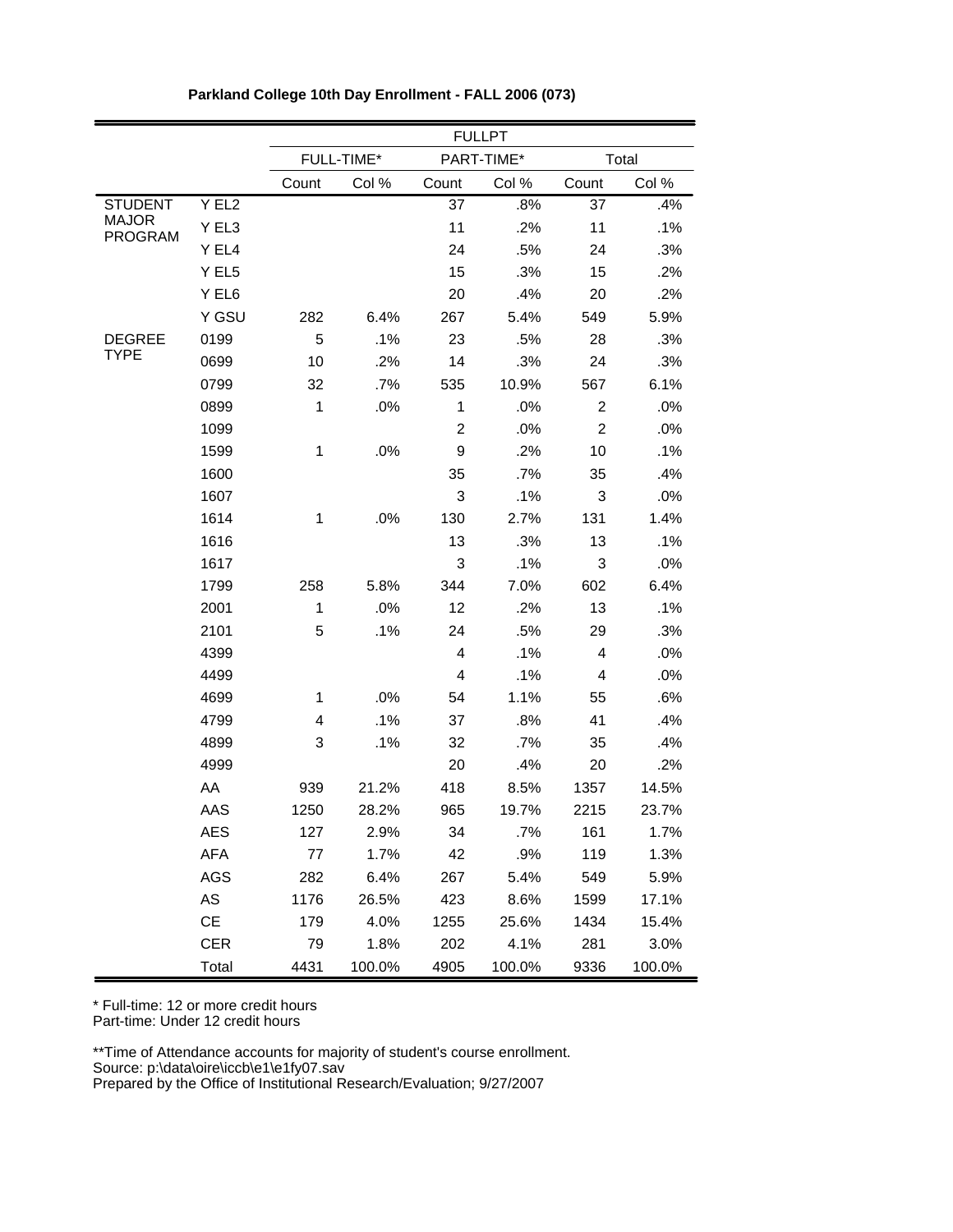|                    |                                                 | <b>FULLPT</b>           |            |                |            |                           |        |
|--------------------|-------------------------------------------------|-------------------------|------------|----------------|------------|---------------------------|--------|
|                    |                                                 |                         | FULL-TIME* |                | PART-TIME* | Total                     |        |
|                    |                                                 | Count                   | Col %      | Count          | Col %      | Count                     | Col %  |
| <b>INSTITUTION</b> | Total                                           | 539                     | 100.0%     | 599            | 100.0%     | 1138                      | 100.0% |
| <b>NAME</b>        | Unknown Institution                             | $\overline{c}$          | .4%        |                |            | $\overline{2}$            | .2%    |
|                    | Augustana College                               | 1                       | .2%        |                |            | 1                         | .1%    |
|                    | <b>Belleville Area College</b>                  |                         |            | $\overline{4}$ | .7%        | $\overline{4}$            | .4%    |
|                    | <b>Black Hawk College-East</b>                  | $\overline{\mathbf{c}}$ | .4%        |                |            | $\overline{2}$            | .2%    |
|                    | <b>Black Hawk College-Quad</b><br><b>Cities</b> | 4                       | .7%        | 1              | .2%        | $\mathbf 5$               | .4%    |
|                    | <b>Blackburn College</b>                        |                         |            | $\overline{2}$ | .3%        | $\overline{2}$            | .2%    |
|                    | <b>Bradley University</b>                       | 1                       | .2%        | $\overline{2}$ | .3%        | 3                         | .3%    |
|                    | Carl Sandburg College                           | 4                       | .7%        | $\overline{c}$ | .3%        | 6                         | .5%    |
|                    | <b>Chicago State University</b>                 | 1                       | .2%        | 1              | .2%        | $\overline{2}$            | .2%    |
|                    | College of DuPage                               | 13                      | 2.4%       | 6              | 1.0%       | 19                        | 1.7%   |
|                    | College of Lake County                          | 8                       | 1.5%       | $\overline{c}$ | .3%        | 10                        | .9%    |
|                    | Columbia College                                | 1                       | .2%        | 3              | .5%        | 4                         | .4%    |
|                    | Concordia College                               |                         |            | 1              | .2%        | 1                         | .1%    |
|                    | Danville Area Comm.<br>College                  | 21                      | 3.9%       | 13             | 2.2%       | 34                        | 3.0%   |
|                    | DePaul University                               | 4                       | .7%        |                |            | 4                         | .4%    |
|                    | DeVry Institute of<br>Technology - Chicago      |                         |            | 1              | .2%        | 1                         | .1%    |
|                    | <b>Eastern Illinois University</b>              | 12                      | 2.2%       | 12             | 2.0%       | 24                        | 2.1%   |
|                    | <b>Elgin Community College</b>                  | 4                       | .7%        | $\overline{2}$ | .3%        | 6                         | .5%    |
|                    | <b>Elmhurst College</b>                         | $\overline{c}$          | .4%        |                |            | $\overline{2}$            | .2%    |
|                    | Eureka College                                  |                         |            | 1              | .2%        | 1                         | .1%    |
|                    | Greenville College                              | 1                       | .2%        |                |            | 1                         | .1%    |
|                    | Harold Washington<br>College (Loop College)     | 1                       | .2%        |                |            | 1                         | .1%    |
|                    | Harry S Truman College                          | 1                       | .2%        |                |            | 1                         | .1%    |
|                    | <b>Illinois Central College</b>                 | 8                       | 1.5%       | 6              | 1.0%       | 14                        | 1.2%   |
|                    | Illinois College                                |                         |            | 1              | .2%        | 1                         | .1%    |
|                    | Illinois Eastern Comm.<br>Colleges              | 6                       | 1.1%       | 3              | .5%        | $\boldsymbol{9}$          | .8%    |
|                    | Illinois Inst. of Technology                    |                         |            | 1              | .2%        | $\mathbf 1$               | .1%    |
|                    | <b>Illinois State University</b>                | 8                       | 1.5%       | 14             | 2.3%       | 22                        | 1.9%   |
|                    | Illinois Valley Comm.<br>College                | 6                       | 1.1%       | 1              | .2%        | $\overline{7}$            | .6%    |
|                    | Illinois Wesleyan<br>University                 |                         |            | $\overline{c}$ | .3%        | $\overline{c}$            | .2%    |
|                    | John A. Logan College                           | $\overline{c}$          | .4%        | 1              | .2%        | $\ensuremath{\mathsf{3}}$ | .3%    |
|                    | Joliet Junior College                           | 16                      | 3.0%       | 3              | .5%        | 19                        | 1.7%   |
|                    | Kankakee Community<br>College                   | 8                       | 1.5%       | 3              | .5%        | 11                        | 1.0%   |

\* Full-time: 12 or more credit hours Part-time: Under 12 credit hours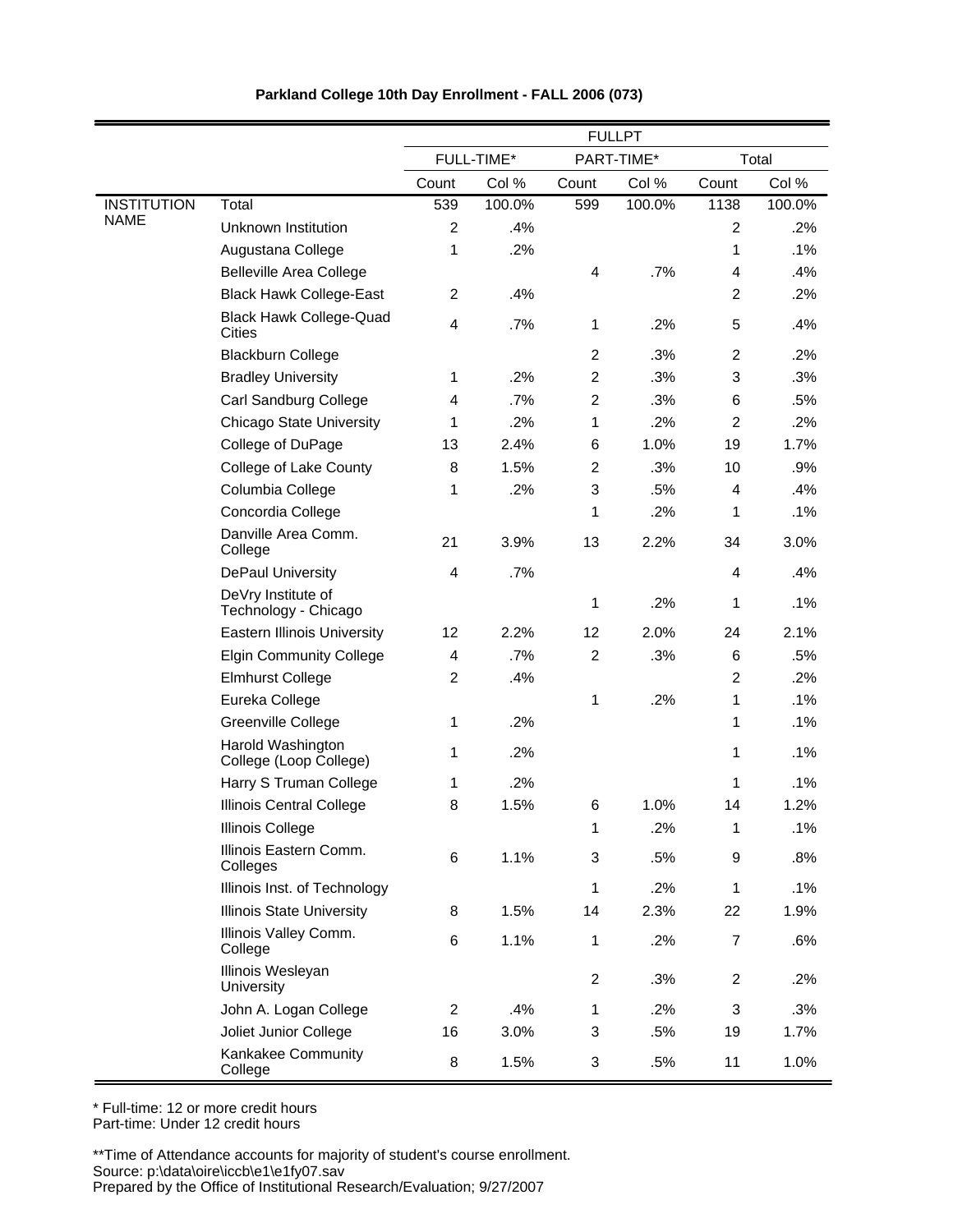|                    |                                       | <b>FULLPT</b>           |            |                |       |                |       |
|--------------------|---------------------------------------|-------------------------|------------|----------------|-------|----------------|-------|
|                    |                                       |                         | FULL-TIME* | PART-TIME*     |       | Total          |       |
|                    |                                       | Count                   | Col %      | Count          | Col % | Count          | Col % |
| <b>INSTITUTION</b> | Kaskaskia College                     | 9                       | 1.7%       | $\overline{2}$ | .3%   | 11             | 1.0%  |
| <b>NAME</b>        | <b>Kendall College</b>                | 1                       | .2%        |                |       | 1              | .1%   |
|                    | Kennedy-King College                  | 2                       | .4%        |                |       | $\overline{c}$ | .2%   |
|                    | Kishwaukee College                    | 4                       | .7%        |                |       | $\overline{4}$ | .4%   |
|                    | Knox College                          |                         |            | 1              | .2%   | 1              | .1%   |
|                    | Lake Forest College                   | 1                       | .2%        |                |       | 1              | .1%   |
|                    | Lake Land College                     | 15                      | 2.8%       | 27             | 4.5%  | 42             | 3.7%  |
|                    | Lincoln College                       | $\overline{c}$          | .4%        | 1              | .2%   | 3              | .3%   |
|                    | Lincoln Land Comm.<br>College         | 11                      | 2.0%       | 6              | 1.0%  | 17             | 1.5%  |
|                    | MacMurray College                     | $\overline{c}$          | .4%        |                |       | $\overline{2}$ | .2%   |
|                    | <b>McHenry County College</b>         | 6                       | 1.1%       |                |       | 6              | .5%   |
|                    | McKendree College                     | 1                       | .2%        | 1              | .2%   | $\overline{2}$ | .2%   |
|                    | Mennonite College of<br>Nursing       |                         |            | 1              | .2%   | 1              | .1%   |
|                    | Midstate College                      |                         |            | 1              | .2%   | 1              | .1%   |
|                    | <b>Millikin University</b>            | $\overline{2}$          | .4%        | 5              | .8%   | $\overline{7}$ | .6%   |
|                    | Moraine Valley Comm.<br>College       | 6                       | 1.1%       | 1              | .2%   | $\overline{7}$ | .6%   |
|                    | North Central College                 | 1                       | .2%        | 1              | .2%   | $\overline{2}$ | .2%   |
|                    | Northeastern Illinois<br>University   | 1                       | .2%        | 1              | .2%   | $\overline{2}$ | .2%   |
|                    | Northern Illinois University          | 1                       | .2%        | 1              | .2%   | $\overline{2}$ | .2%   |
|                    | Oakton Community<br>College           | 4                       | .7%        | 3              | .5%   | $\overline{7}$ | .6%   |
|                    | Olivet Nazarene College               | 3                       | .6%        |                |       | 3              | .3%   |
|                    | <b>Olney Central College</b>          | 1                       | .2%        |                |       | 1              | .1%   |
|                    | <b>Prairie State College</b>          | 4                       | .7%        |                |       | 4              | .4%   |
|                    | <b>Quincy College</b>                 |                         |            | 1              | .2%   | 1              | .1%   |
|                    | Rend Lake College                     | 4                       | .7%        | 1              | .2%   | 5              | .4%   |
|                    | Richard J. Daley College              | $\overline{\mathbf{c}}$ | .4%        | 1              | .2%   | 3              | .3%   |
|                    | <b>Richland Community</b><br>College  | 9                       | 1.7%       | 11             | 1.8%  | 20             | 1.8%  |
|                    | <b>Robert Morris College</b>          | 3                       | .6%        | $\overline{2}$ | .3%   | 5              | .4%   |
|                    | Rock Valley College                   | 3                       | .6%        | $\overline{2}$ | .3%   | 5              | .4%   |
|                    | <b>Roosevelt University</b>           | 1                       | .2%        |                |       | 1              | .1%   |
|                    | Rosary College                        |                         |            | 1              | .2%   | 1              | .1%   |
|                    | School of the Art Institute<br>of Chi | 1                       | .2%        |                |       | 1              | .1%   |
|                    | SIU Carbondale                        | 15                      | 2.8%       | 11             | 1.8%  | 26             | 2.3%  |
|                    | SIU Edwardsville                      | $\overline{\mathbf{c}}$ | .4%        | 3              | .5%   | 5              | .4%   |

\* Full-time: 12 or more credit hours Part-time: Under 12 credit hours

\*\*Time of Attendance accounts for majority of student's course enrollment.

Source: p:\data\oire\iccb\e1\e1fy07.sav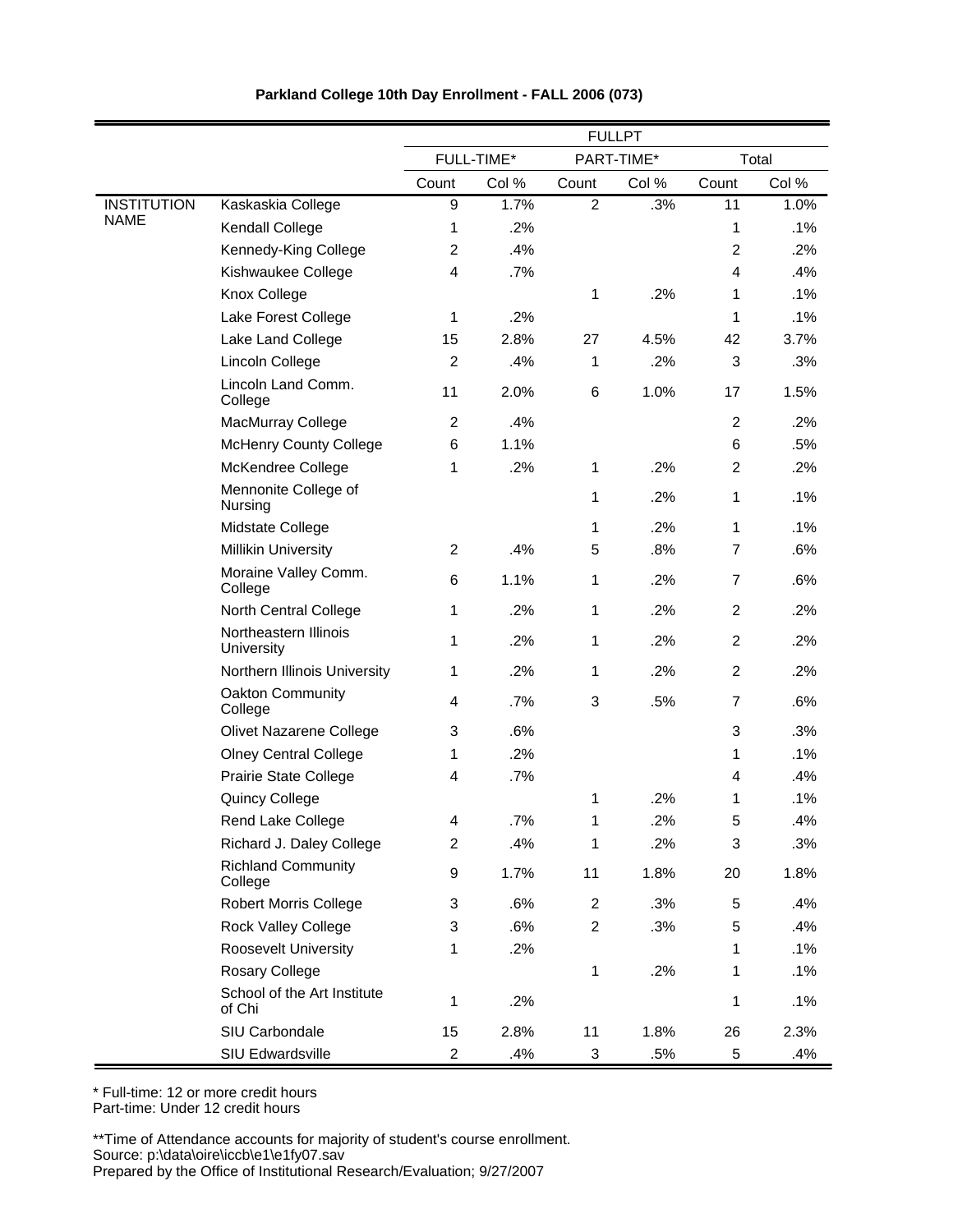|                                   |                                                                 | <b>FULLPT</b>  |            |                |            |                |        |
|-----------------------------------|-----------------------------------------------------------------|----------------|------------|----------------|------------|----------------|--------|
|                                   |                                                                 |                | FULL-TIME* |                | PART-TIME* | Total          |        |
|                                   |                                                                 | Count          | Col %      | Count          | Col %      | Count          | Col %  |
| <b>INSTITUTION</b><br><b>NAME</b> | South Suburban College<br>of Cook County (Thornton<br>Community | 5              | .9%        | 3              | .5%        | 8              | .7%    |
|                                   | Southeastern Illinois<br>College                                | 1              | .2%        |                |            | 1              | .1%    |
|                                   | Springfield College in<br><b>Illinois</b>                       |                |            | 1              | .2%        | 1              | .1%    |
|                                   | <b>Trinity College</b>                                          |                |            | 1              | .2%        | 1              | .1%    |
|                                   | <b>Triton College</b>                                           | 1              | .2%        | 1              | .2%        | $\overline{2}$ | .2%    |
|                                   | U of I - Chicago                                                | 3              | .6%        | 1              | .2%        | 4              | .4%    |
|                                   | U of I - Springfield<br>(Sangamon State<br>University)          | 1              | .2%        | 3              | .5%        | $\overline{4}$ | .4%    |
|                                   | U of I - Urbana                                                 | 77             | 14.3%      | 183            | 30.6%      | 260            | 22.8%  |
|                                   | <b>Waubonsee Community</b><br>College                           | $\overline{2}$ | .4%        | 2              | .3%        | $\overline{4}$ | .4%    |
|                                   | <b>Western Illinois University</b>                              | $\overline{7}$ | 1.3%       | 3              | .5%        | 10             | .9%    |
|                                   | <b>William Rainey Harper</b><br>College                         | $\overline{7}$ | 1.3%       | $\overline{2}$ | .3%        | 9              | .8%    |
|                                   | <b>Transfer Student-Missing</b><br>Previous Institution         | 17             | 3.2%       | 54             | 9.0%       | 71             | 6.2%   |
|                                   | Out of State Institution                                        | 164            | 30.4%      | 172            | 28.7%      | 336            | 29.5%  |
| <b>INSTITUTION</b>                | Unknown Institution Type                                        | 166            | 30.8%      | 172            | 28.7%      | 338            | 29.7%  |
| <b>TYPE</b>                       | <b>Private Junior Colleges</b>                                  | 5              | .9%        | 5              | .8%        | 10             | .9%    |
|                                   | Private Universities/Co                                         | 23             | 4.3%       | 26             | 4.3%       | 49             | 4.3%   |
|                                   | <b>Public Community Colleg</b>                                  | 200            | 37.1%      | 109            | 18.2%      | 309            | 27.2%  |
|                                   | <b>Public Universities</b>                                      | 128            | 23.7%      | 233            | 38.9%      | 361            | 31.7%  |
|                                   | <b>Transfer Student-Missing</b><br><b>Previous Institution</b>  | 17             | 3.2%       | 54             | 9.0%       | 71             | 6.2%   |
|                                   | Total                                                           | 539            | 100.0%     | 599            | 100.0%     | 1138           | 100.0% |

\* Full-time: 12 or more credit hours

Part-time: Under 12 credit hours

\*\*Time of Attendance accounts for majority of student's course enrollment. Source: p:\data\oire\iccb\e1\e1fy07.sav